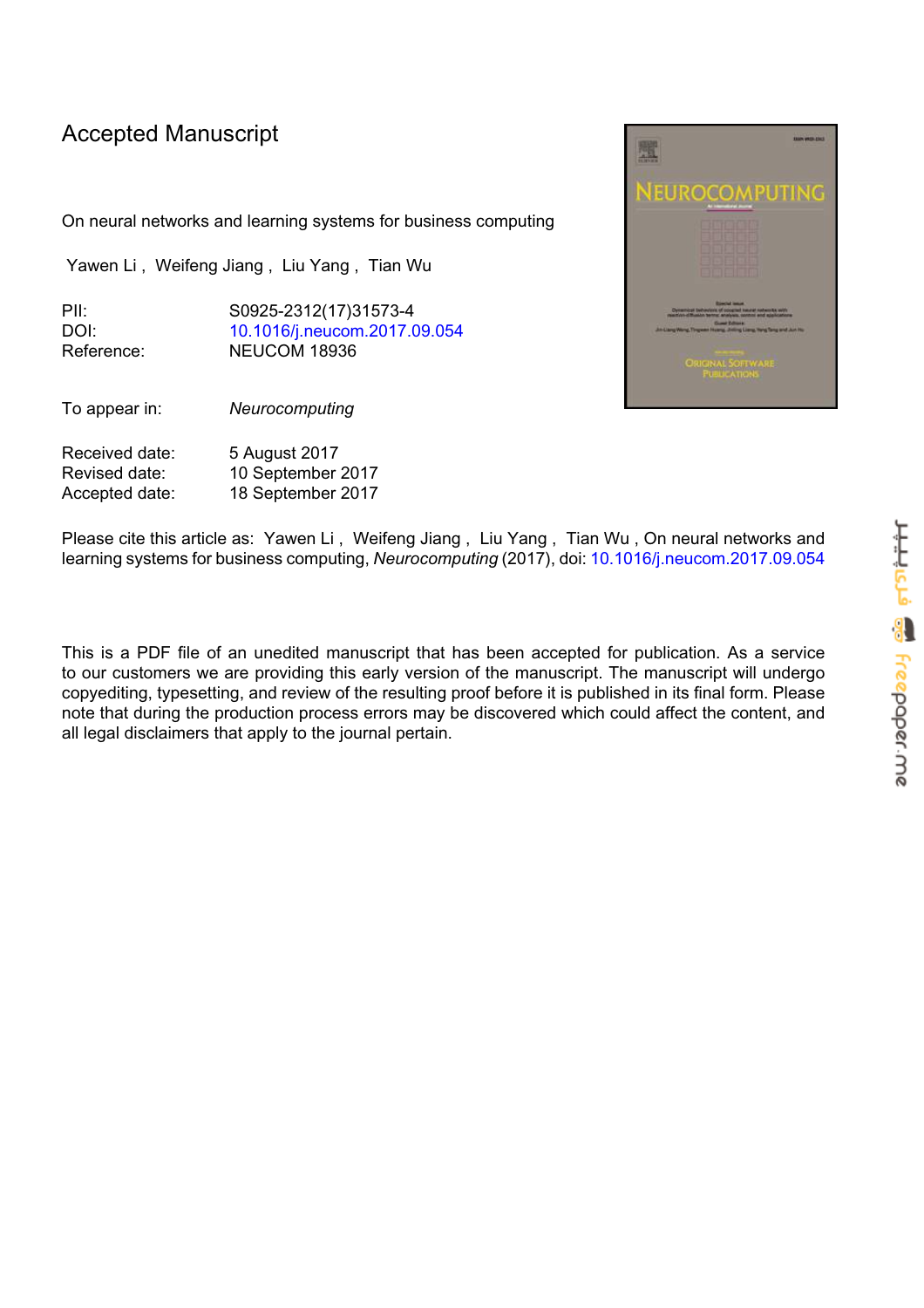# On neural networks and learning systems for business computing **Yawen Li<sup>a</sup> , Weifeng Jiang<sup>b</sup> , Liu Yang<sup>c</sup> , Tian Wud,e,f,\***

a *School of Economics and Management, Tsinghua University*

<sup>b</sup>*Department of Computer Science and Technology, Tsinghua University*

<sup>c</sup>*Department of Computer Science and Engineering, Hong Kong University of Science and Technology*

d *Academy of Mathematics and Systems Sciences, Chinese Academy of Sciences*

e *School of Economics and Management, University of Chinese Academy of Sciences*

<sup>f</sup>*Key Laboratory of Big Data Mining and Knowledge Management, Chinese Academy Sciences*

**\***Author to whom correspondence should be addressed; E-Mail: wutian@amss.ac.cn; Tel.: +86-10-8254-1644.

Abstract: Artificial intelligence, including neural networks, deep learning and machine learning, has made numerous progress and offered new opportunity for academic research and applications in many fields, especially for business activities and firm development. This paper summarizes different applications of artificial intelligence technologies in several domains of business administration. Finance, retail industry, manufacturing industry, and enterprise management are all included. In spite of all the existing challenges, we conclude that the rapid development of artificial intelligence will show its great impact on more fields.

Keywords: neural networks; deep learning; machine learning; business activities

## **1. Introduction**

 $\overline{a}$ 

Comparement of Computer Science and Engineering, Hong Kong University of Science and Technolom and Sciences and Sciences and Sciences. Chinese Academy of Sciences (Sciences) (Sciences) (Sciences) (Sciences) (Sciences) (Sci Artificial intelligence (AI) has made numerous progress and become more and more important in recent years. This is due to its wide applications in many fields such as computer vision, speech recognition and economics. It even creates some new subjects which combine the traditional ones and new technologies together, including intelligent diagnosing and treatment. To resolve more complex problems, a great number of tools including neural networks, deep learning and machine learning have been developed by AI.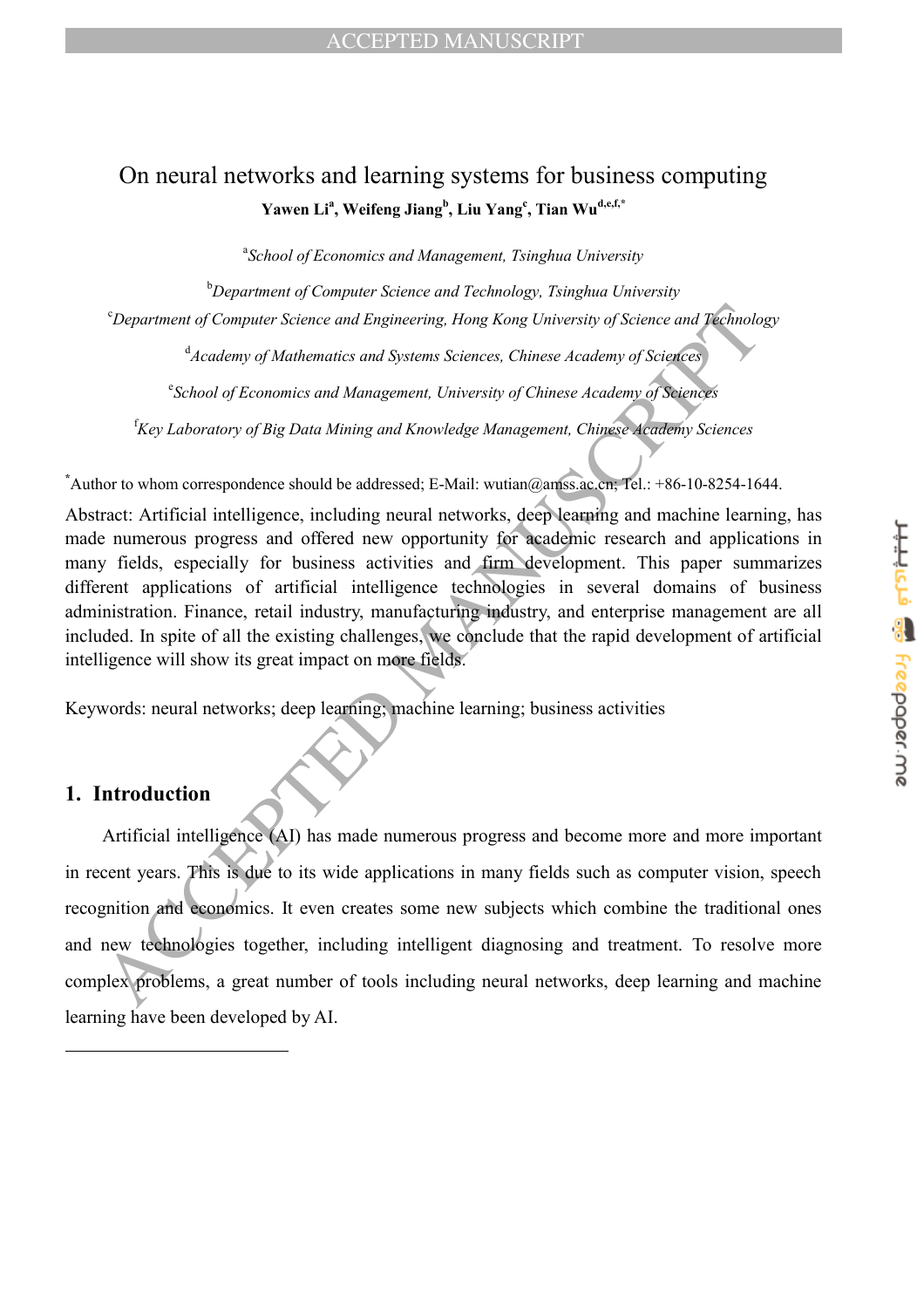Neural network consists of an interconnected group of artificial neurons, while deep learning, a method of machine learning, has developed several layers on the basis of neural networks. Neural networks have emerged in the past decades as an area of new opportunity for academic research and applications, all these applications which aim to solve plenty of real world problems are seen as artificial intelligence. Deep learning, which is based on neural networks with more layers added, aims to find the rules, modes and hidden relationships from the big data, in the way of using neural networks to learn relevance between repeatedly. Machine learning has also occupied an important position in artificial intelligence with a long history of over 50 years. The algorithms allow computers to follow human's actions and improve their performance continuously via learning new knowledge or technologies. Such a technology is the core of artificial intelligence, for that it focuses on imitating how human think and study with the essential way.

to imathe rules, motes and motent reationships from the oig data, in the way obtained<br>or or in a ratificial intelligence with a long history of over 50 years. The algorithm<br>ion in artificial intelligence with a long histor Artificial intelligence has also been viewed as a huge breakthrough technology which can change business models [1]. Many people believe that utilizing artificial intelligence will help firms to acquire competitive advantages in providing new products and services, while improving immense productivity [2].Actually, many areas in business have already been greatly transformed by artificial intelligence, including finance (et. banking industry [3]), social commerce [4], predictive analytics [5], macroeconomic measurement and forecasting [6], and business intelligence and analytics (BI&A) [7].

Taking intelligent manufacturing as an example, a team from Intel has ever applied ANN-GA algorithm to manage ready-mixed concrete enterprises and decrease relative errors of concrete compressive strength of one kind of concrete to 3% [8]. Besides, there are more and more firms using artificial intelligence and big data to find new business opportunities [9] and make marketing mix frameworks [10]. Consequently, different aspects of artificial intelligence, including neural networks, machine learning, deep learning and knowledge graph, have overthrown the traditional business models.

Based on the analysis above, we believe that there still exists great chance for artificial intelligence technologies to be applied in business activities. Those technologies can help firms to make most rational decisions, solve difficult problems and improve their performance. Although many scholars have tried to apply artificial intelligence technology in business activities, there is a lack of summary about what kind of artificial intelligence technology is fit for the specific area, and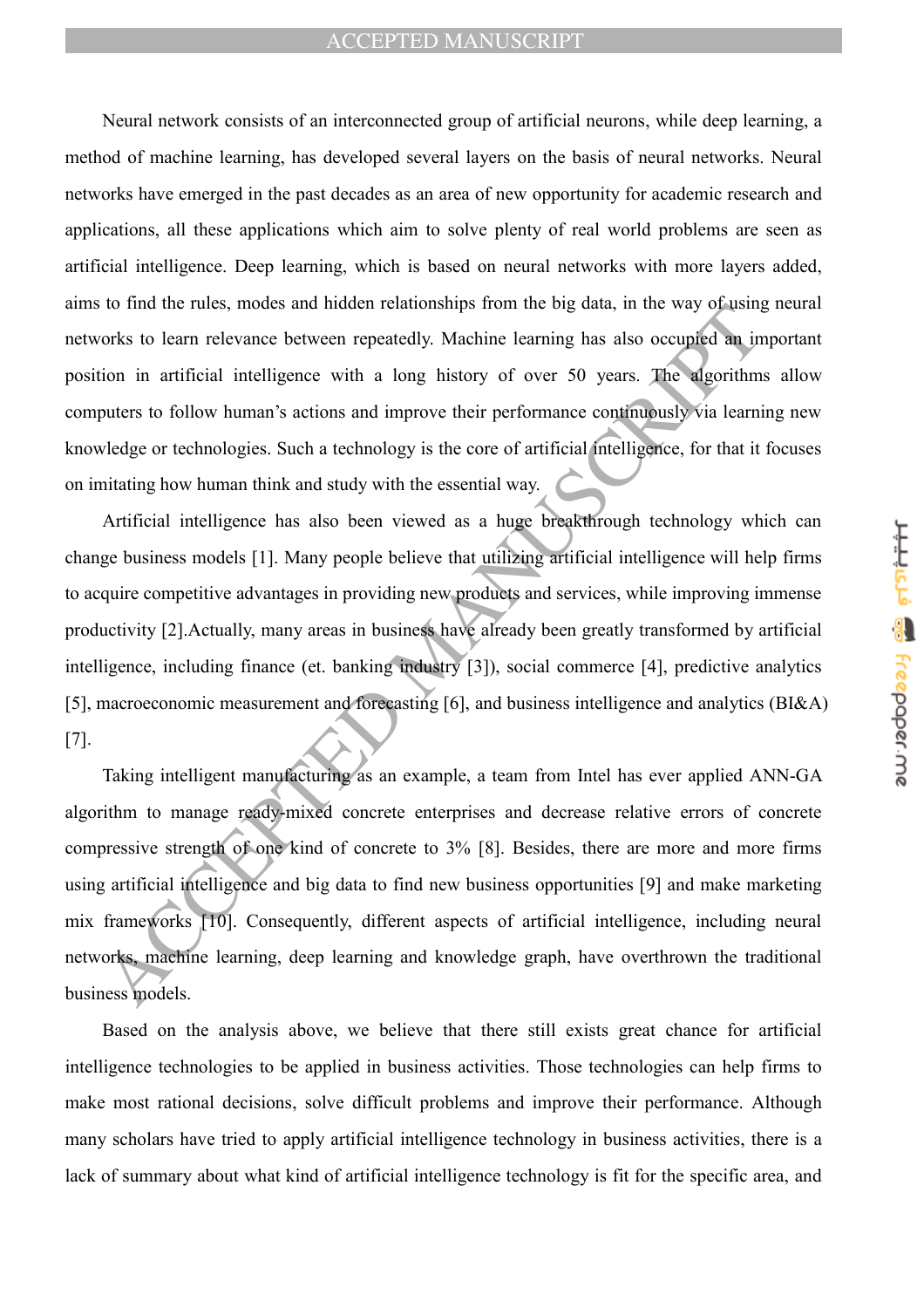how do the decision-making process be optimized by this technology. Therefore, making a review about the effects of the branches of artificial intelligence (neural networks, deep learning, machine learning) on business decisions is necessary for the future research and development of computer advanced technologies which are used in the management of firms. Thus, we believe this paper would shed light on the interdisciplinary collaboration between business administration and artificial intelligence which has broad prospects.

metric wine mas broad prospects.<br>
In this paper, we will present a survey of AI with applications in business activities. The<br>
hearning and machine learning will be discussed seriation. The references discussed in the<br>
lea In this paper, we will present a survey of AI with applications in business activities. The rest of this paper is organized as follows. From section two to five, the applications of neural networks, deep learning and machine learning will be discussed seriatim. The references discussed in this paper include, but are not limited to the following aspects: 1) The technology of neural networks for enterprise management, finance, manufacturing and retail industry, medical, military; 2) The technology of deep learning for solving financial prediction problems, developing marketing strategies; 3) The technology of machine learning for bankruptcy prediction, housing price prediction and business administration; 4) Other business intelligence for supply chain management, risk management, intelligent transportation and sharing economy. In section six, we will draw a conclusion and discuss the current difficulties and challenges. The last section will be the future research directions.

## **2. Neural networks for business activities**

Neural networks technology is gradually becoming a common choice with its influence spreading to a growing number of domains. Researchers have designed different kinds of neural nets systems for their own satisfaction. As is shown in Figure 1, perceptron is a feed-forward network with only one layer of learnable weights connected to one or more units, which is the basic element of neural network. Perceptron is a linear classification algorithm of supervised learning. An activation function is used to reach the goal of nonlinearity. It combines a set of weights with the feature vector to make predictions. Perceptron can date back to the middle of last century and therefore it's regarded as one of the earliest machine learning algorithms in the world.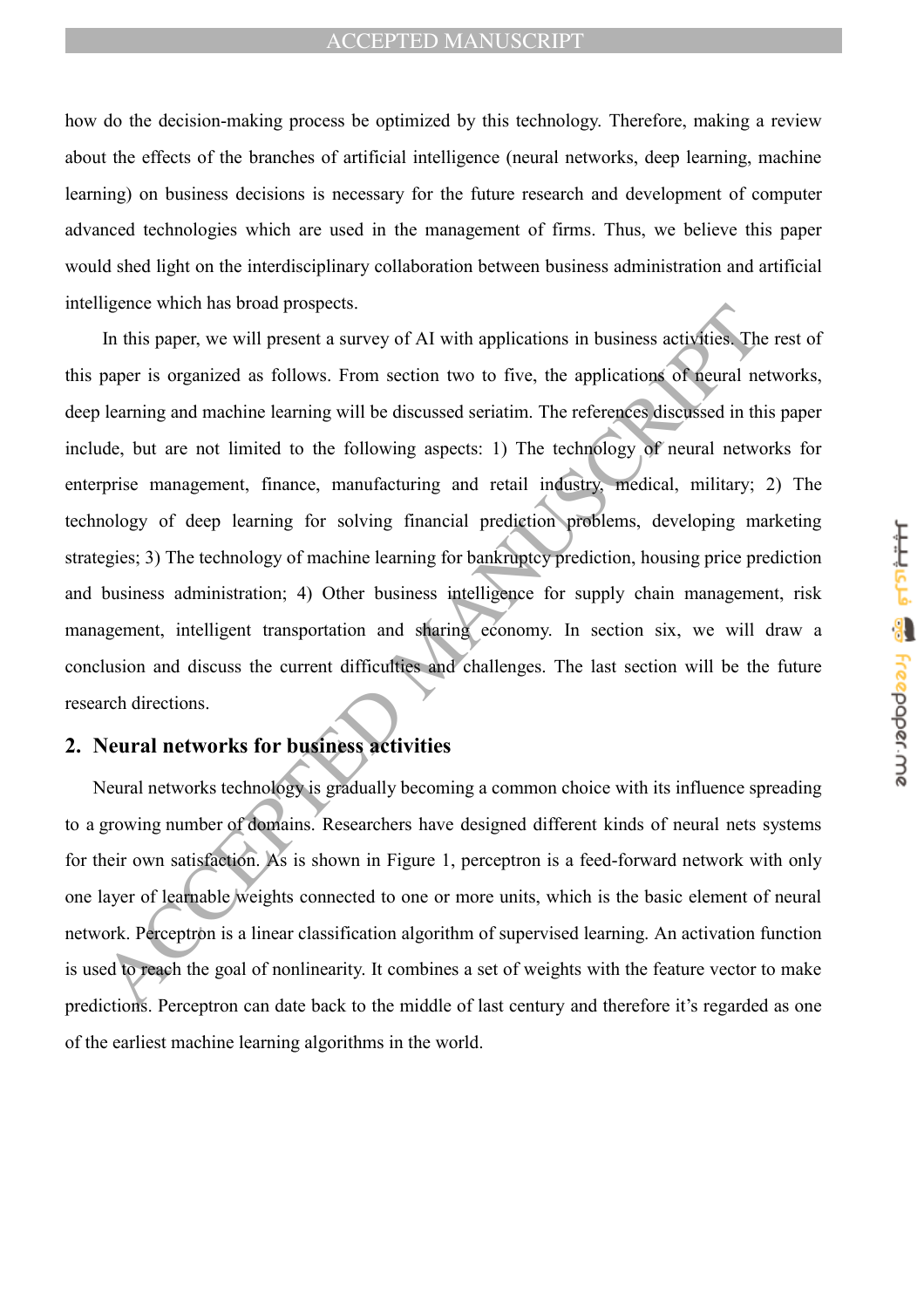

Figure 1: Graphical representation of perceptron.

Artificial neural network is a generalization of simple perceptrons, so it's also called multi-layer perceptrons (MLP). The example in Figure 2 contains three layers of neurons, which is the minimum requirement. Artificial neural network becomes so popular mainly because of the backpropagation method, which adjusts weights to optimize the performance of the nets using the gradient of the loss function. In theory, one-hidden-layer neural nets can approximate any functions. But more layers are often added to accelerate the learning process.



Figure 2: Graphical representation of multi-layer perceptrons.

According to Ahmad et al. (2015) [11], the neural network and fuzzy logic have been used to measure and forecast the Intellectual Capital. From the ANFIS simulation results, the results of the model have been proved to be convenient for innovation forecasting. A linear discriminant analysis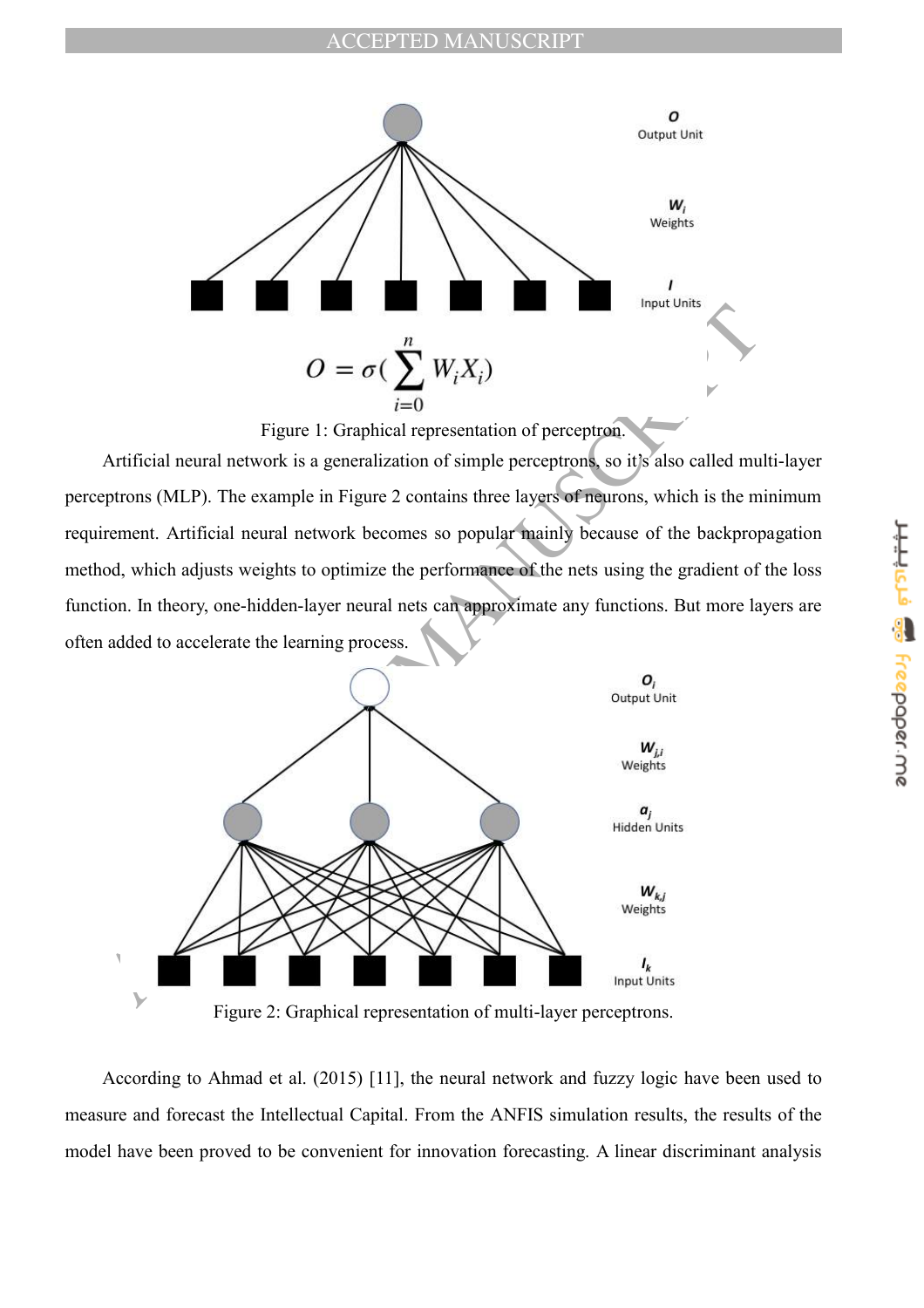which is based on backpropagation learning algorithm and backpropagation neural network models have been developed to evaluate the firms' performance, the results show that backpropagation neural networks are not superior to LDA-models (Linear Discriminant Analysis) [12]. Neural networks technology has also been used to set up a decision support system [13], assess task duration in investment projects [14], calculate the connections between different factors with wealth creation [15] and predict corporate bankruptcy [16-18]. Many other methods based on neural networks, such as back propagation (BP) neural networks [19], adaptive neuro-fuzzy inference system (ANFIS), structural equation modeling (SEM) [20-22] have been used to forecast or evaluate the performance of a firm.

The self-organizing map (SOM) approach has been used to monitor Global Entrepreneurship. After the authors have analyzing 45 countries from 2005 to 2006, several patterns about entrepreneurial opportunity recognition have been revealed [23]. Many other researchers pay close attention to quantifying the connectivity between different determinants and organizational innovation [24], making small-business credit scoring model [25]. Firms' innovative performance in Korea has also been studied. Based on Bayesian network, the impact of innovative performance has been analyzed [26].

and piecare conjoust bank uppery [10-16]. Wany onter methods based on metaar nigoword<br>teck propagation (BP) neural networks [19], adaptive neuro-fuzzy inference system (*I*<br>tural equation modeling (SEM) [20-22] have been u Researchers have also summarized many different applications about how neural networks being used in the field of finance [27]. According to Michal Tkáč and Robert Verner's research, several hybrid networks have been widely used in solving financial problems of distress or bankruptcy, and forecasting stock price [28-36]. As Namazi et al. (2016) stated [37], the neural networks have been used to overthrow a traditional financial empirical opinion. It has been found that the most important factors in determining free cash flows (FCF) risks are profitability, debt policy and firm size. This study with the data of 1224 firms from Tehran Stock Exchange (TSE) in the first decade of this century has proved that Jensen's point of view in 1986 (managers with more FCF available behave opportunistically) is wrong. According to Hossain and Nasser (2008) [38], a generalized autoregressive conditional heteroskedastic (GARCH) model has been developed to replace Autoregressive (AR) model as well as other models which are frequently used in financial time series prediction. Comparing with four international stock markets indices, it shows that the GARCH model achieves better results.

Manufacturing industry analysis has also received extensive attention by using the technology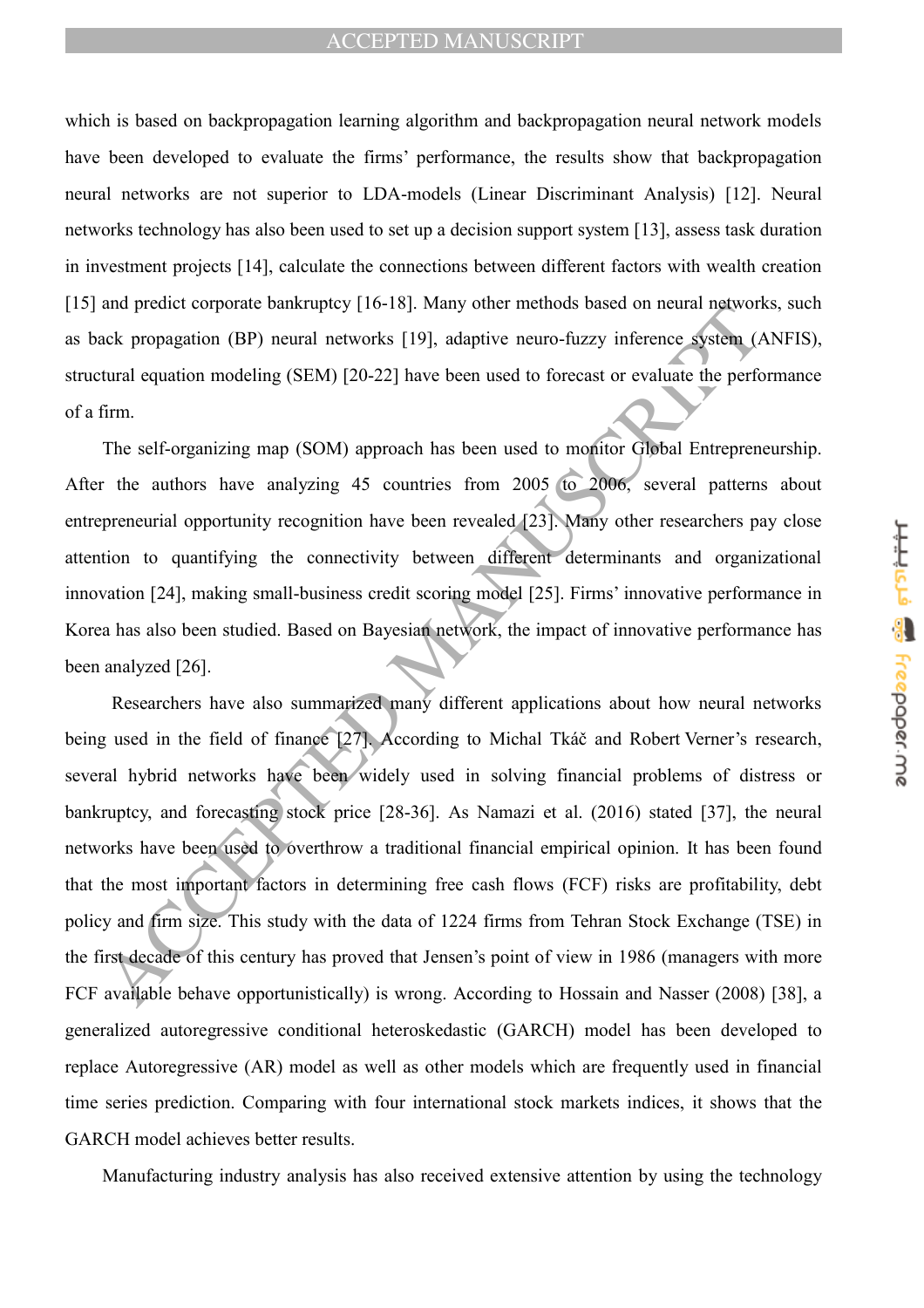of neural networks. To measure the innovation performance of Taiwanese manufacturing industry, an adaptive neuro-fuzzy inference system (ANFIS) has been implemented [39]. Saoussen Boujelben takes Tunis, a developing country (or region) as the research object, and gets the conclusion that occasional R&D (research and development) activities are more efficient in manufacturing [40]. Via neural networks, manufacturing firms in Malaysia can predict how the knowledge management (KM) affects manufacturing performance [41].

Neural clustering and classification networks system is also used to forecast sales of new apparel items. Sébastien Thomassey has proposed such a decision aid system [42]. Using real data from French textile distributor, it is able to automatically and precisely evaluate the performance of textiles and apparel. Penpece D has ever tried to use multi-layer perceptron (MLP) to analyze the sales revenue of Turkish grocery retailing industry, which based on the data of marketing costs, gross profit and other features [43].

As manuacuaring performance  $\left[\frac{1}{2}\right]$ .<br>
Neural elustering and elassification networks system is also used to force of sales<br>
rel items. Schastion Thomassy has proposed such a decision aid system  $\left\{22\right\}$  Using r<br> Some other fields have also been concerned, such as tax, accounting [44], credit card application assessment [45], portfolio management, financial prediction and planning [46], fraud detection [47], time series forecasting [48], data mining [49]. Doctor Razieh Tabandeh has made the conclusion that unemployment is very important in the causes of tax evasion, with the data from Malaysian government in fifty years [50]. Heath industry is also an important field in neural networks. Chen has tried to use neural networks to study the US pharmaceutical firms and explore influences of many factors upon their patent citations [51]. In the area of military, Erkollar Alptekin has put a so-called adaptive neuro-fuzzy inference systems (ANFIS) approach forward to make adjustment to military education resources allocation [52].

## **3. Deep learning for business activities**

With more layers, deep learning is becoming increasingly important in practical applications. When handling data with multiple levels of abstraction, it allows computational models to learn the representations better [53]. Deep learning is also known as representation learning, which can be the solution to learning problem of neural networks that have more than one hidden layer. Not only neural networks can be used to construct deep learning tasks, but also other techniques like random forest are able to do this. To some extent, deep learning makes machine learning much closer to the goal of artificial intelligence. The graphical representation is presented in Figure 3: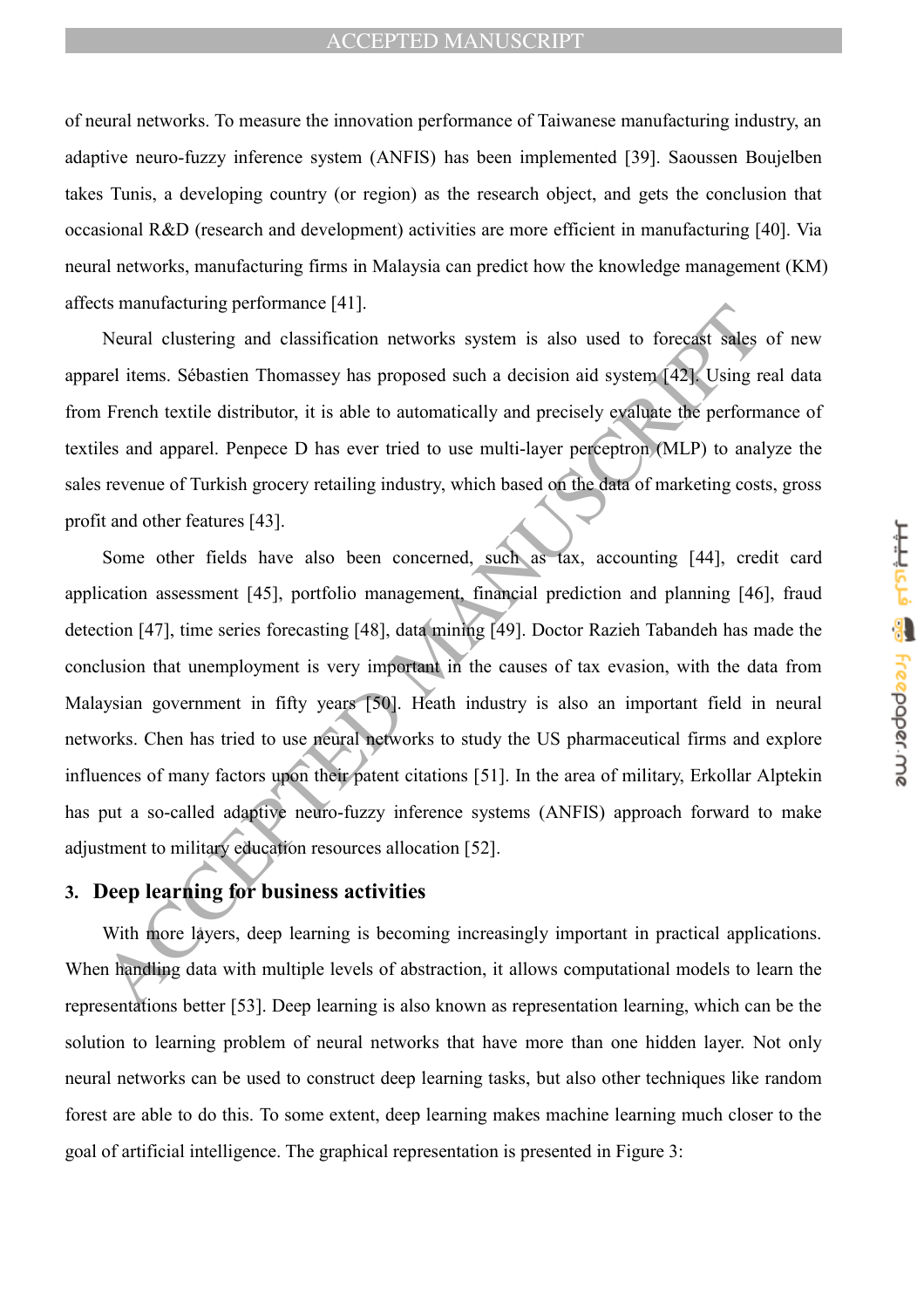

Figure 3: Graphical representation of deep learning using artificial neural network.

Standard supervised backpropagation is a basic way of deep learning. Many researchers came up with different ideas and compared them. Jason Weston has presented a nonlinear semi-supervised embedding algorithm which have less error rates than some techniques similarly based on shallow semi-supervised, when being applied in deep multi-layer architectures [54].

**Example 18**<br> **Example 18 Complical representation of deep learning using artificial noticial retwork.**<br> **Example 18 Complical representation of deep learning using artificial noticial retwork.**<br> **Standard supervised backp** Deep learning algorithms, especially deep convolutional nets and recurrent nets, have gain unprecedented progress in many places, including images (especially face recognition), video, speech, text and so on. Actually, in technical field, deep learning and its variants have been confirmed to be effective in recognition, visual object recognition and object detection. Meanwhile, the genomics, drug discovery, finance, vehicles' autonomous driving, plant biometric system [55], energy efficiency evaluation, data representation learning [56] and many other domains are also benefited from the development of deep learning.

Deep learning algorithms are also proved to be useful in solving financial prediction problems and exploiting interactions of data, which is impossible to be explained by all existing financial economic theories [57-59]. A deep learning algorithm has been proposed to forecast the Korean Stock Price Index (KOSPI) [57], which is believed to help investors view the market better and help firms learn more about their customers via developing better marketing strategies. Using the method called long short-term memory (LSTM) networks, Fisher Tomas has predicted the performance of finance market and formalized a short-term reversal strategy [60].Besides directly forecasting stock price and making portfolios, there also exists some other applications using deep learning in finance.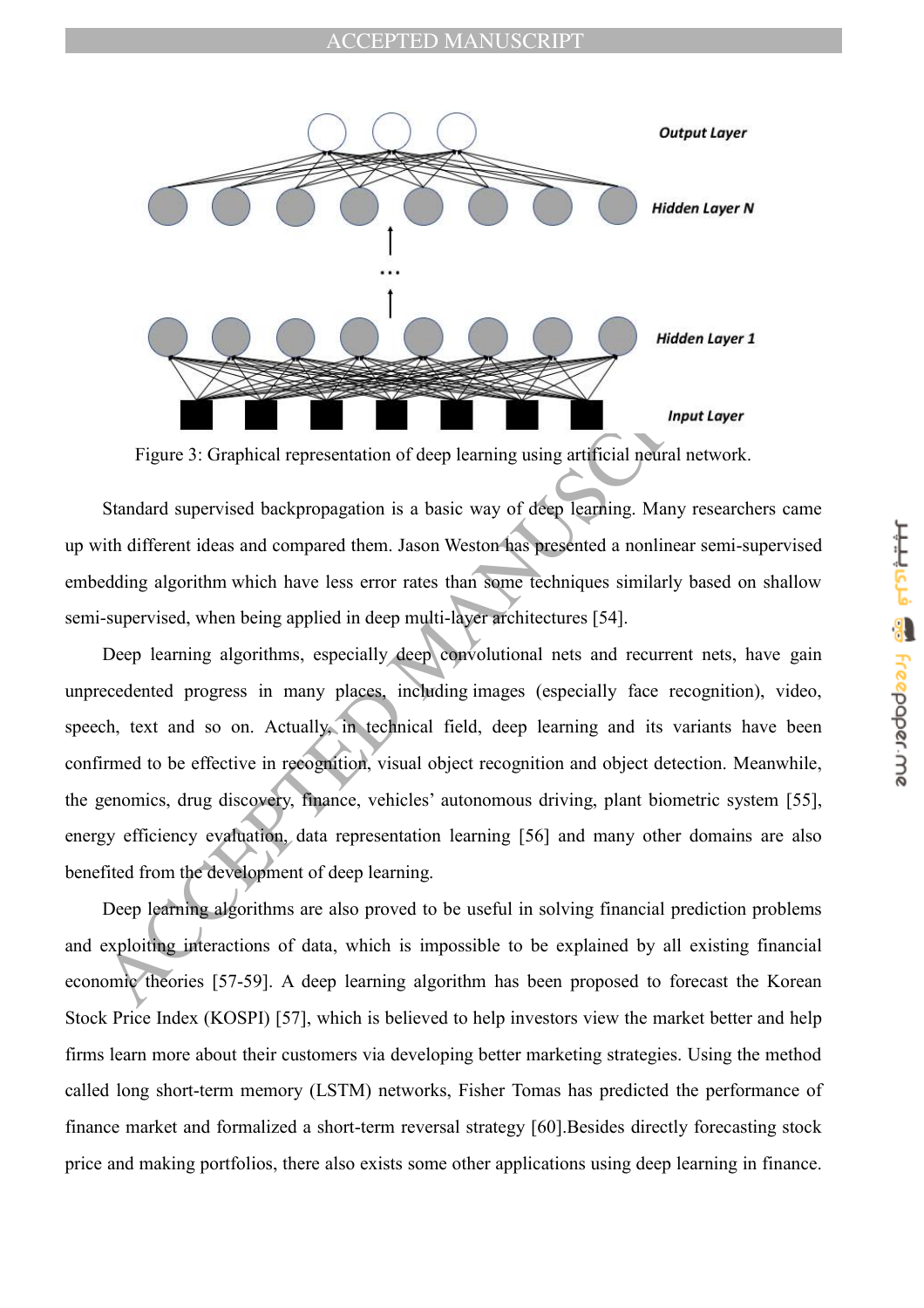Min-Yuh Day has found some interesting factors that affect the forecasted results. In their research based on deep learning, financial sentiment (such as financial news released on different media) is an important factor which should be considered when forecasting [61].Taking 30 provinces as cases, Chinese energy efficiency and its influence factors have been analyzed, and the accuracy of the best result in deep learning model is higher than 96% [62].

Actually, with the decrease of data storage cost, massive amount of domain-specific information has been collected by different organizations and firms. To get more useful information, deep learning algorithms are becoming increasingly important in such an age of big data [63].

## **4. Machine learning for business activities**

Acceleration content to the content to the content to the content to the content of the content of the content<br>
Machine learning and reinforcement in such an age of big data 163].<br>
Machine learning for business activities<br> Machine Learning can be roughly categorized into three classes  $\frac{1}{2}$  supervised learning, unsupervised learning and reinforcement learning. The labeled data are used to train in supervised learning, which behaves like a "teacher". On the contrary, unsupervised learning has to find the structure all by itself, which means no labels are given. In reinforcement learning, agent interacts with the environment, learns online and tries to maximize accumulated reward. All those three classes can go on extending into more specified algorithms. From Figure 4, it can be seen that unsupervised learning contains K-nearest Neighbor, Bayesian Network, Linear Regression, Restricted Boltzmann Machine, Artificial Neural Network, etc. Unsupervised learning contains Clustering, Outlier Detection, etc. And reinforcement learning contains Q-Learning, Recurrent Reinforcement Learning, etc.



Figure 4: Graphical representation of machine learning categories.

Machine learning is a combination of math, finance and computer science. Three more examples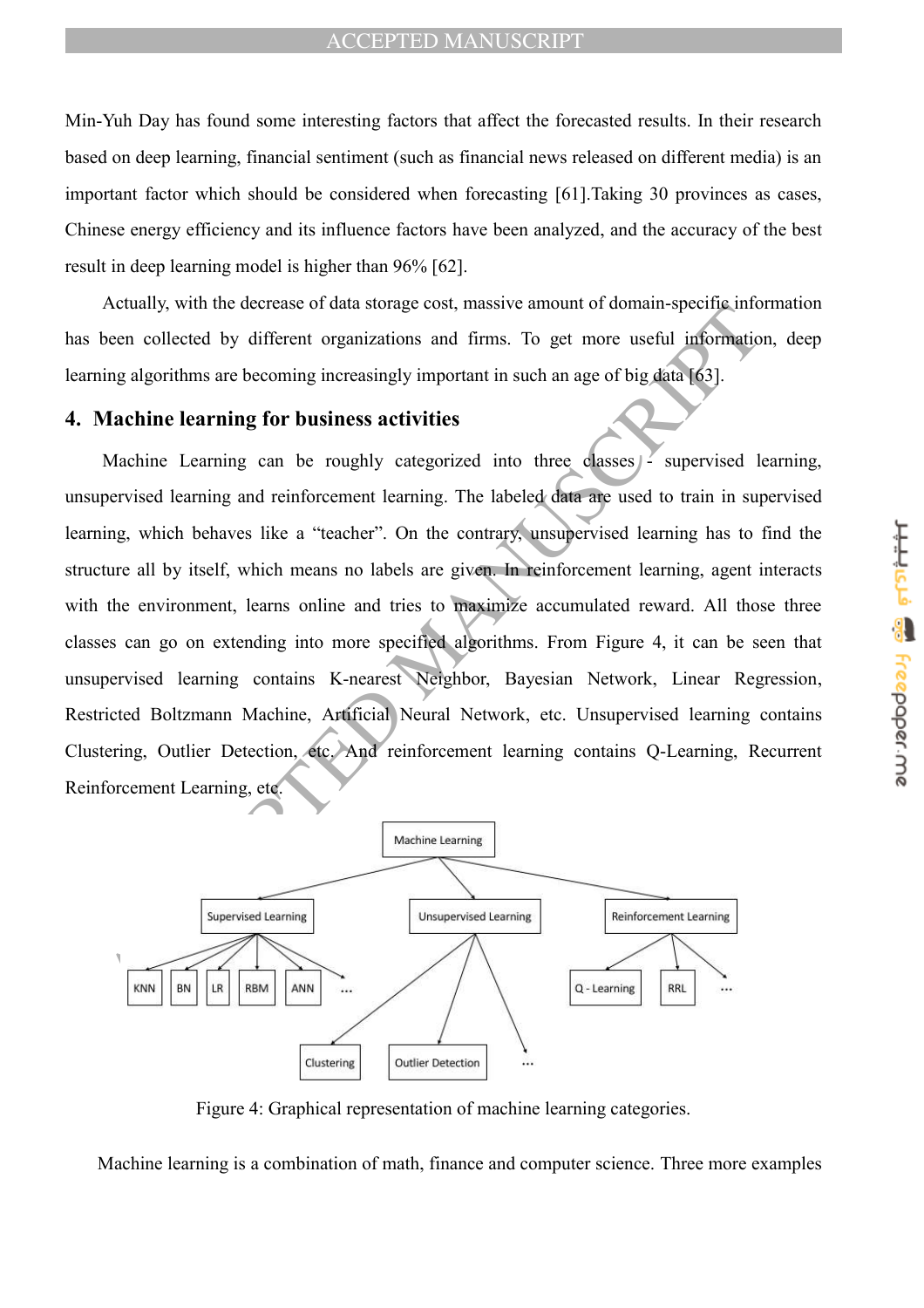are given below. Figure 5 illustrates logistic regression used in risk control management. Risk control is the core of almost every financial institution. It is fundamentally a classifier. For banks, the purpose of risk control is to distinguish trustworthy people from others. After that they will not be worried about loaning money to them at all. Interpretable models, like logistic regression, decision tree and so on, are well received in the industry. A well-trained logistic regression can separate two kinds of customers (good or bad) steadily. Nearly all credit scorecards are implemented by logistic regression because of its robustness and good explanation of problems.



Figure 5: Illustration of logistic regression used in risk control management.

Signal of the state of the state of the state of the state of the state of the state of the state of the state of the state of the state of the state of the state of the state of the state of the state of the state of the Figure 6 illustrates recurrent neural network which used in stock prediction. Stock prediction can be roughly classified into three types according to the prediction target. Predicting prices is one of the hardest problems. Predicting the trends which foresees whether the stock price goes up or down can be much easier, while predicting fluctuation may generate the most reliable results compared with the other two. As raw stock price data changes over time, it's a kind of time-series data. Recurrent neural network is better than other algorithms facing time-series data (stock price), which is a powerful type of neural network developed to deal with sequence dependence. And recurrent neural network is good at solving such problems owing to the connections between units.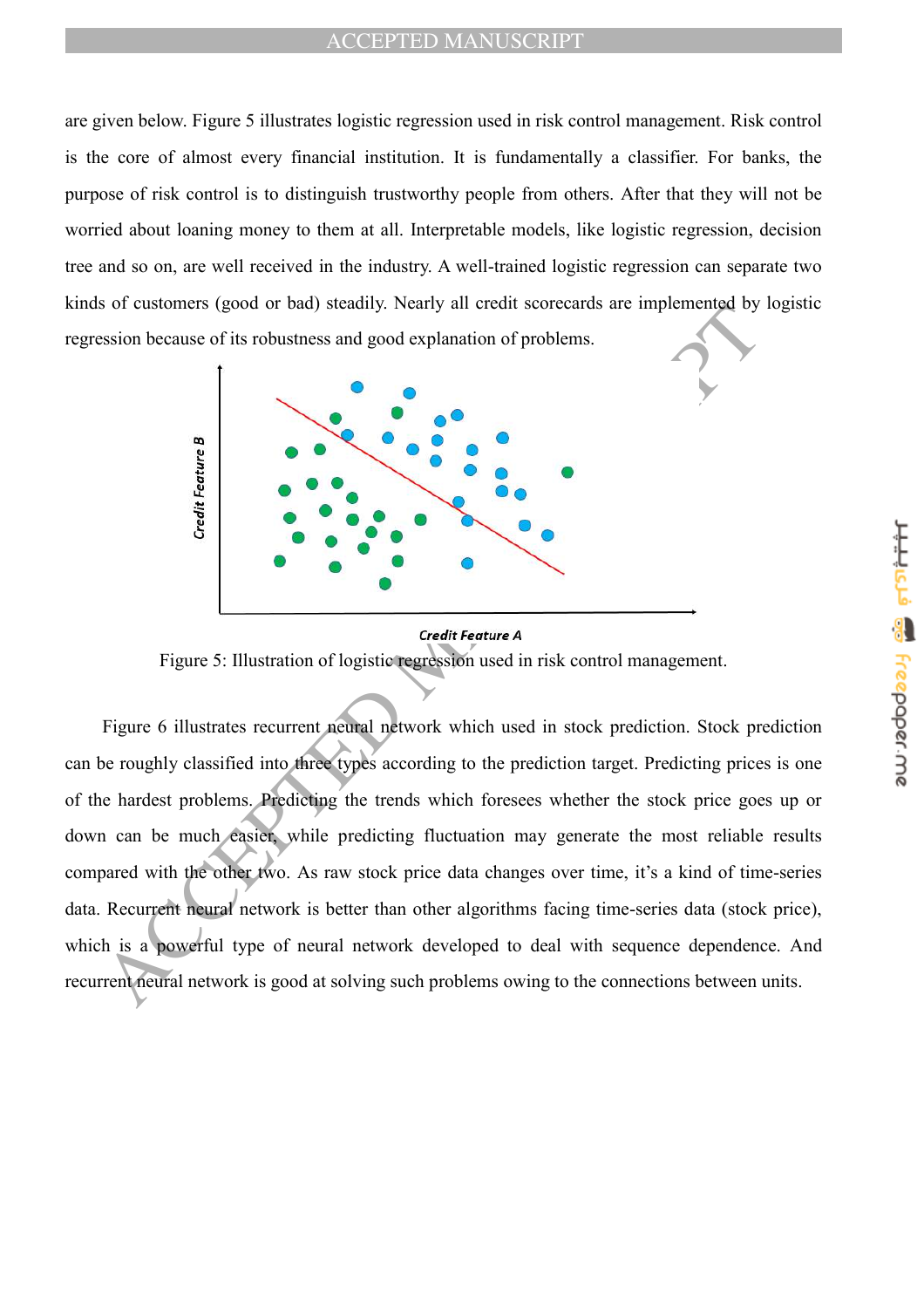

Figure 6: Illustration of recurrent neural network used in stock prediction.

Figure 7 illustrates the decision tree used in decision analysis. Decision tree is a major tool of investment analysis and is often used to decompose complex problems during decision making process and make rational choice. The decision tree here is a little bit different from decision trees used in machine learning nowadays. In the field of machine learning, decision trees are always used as a classifier. The decision tree in figure7 presents probabilities to help people make right choices, which is an application in the area of decision theory.

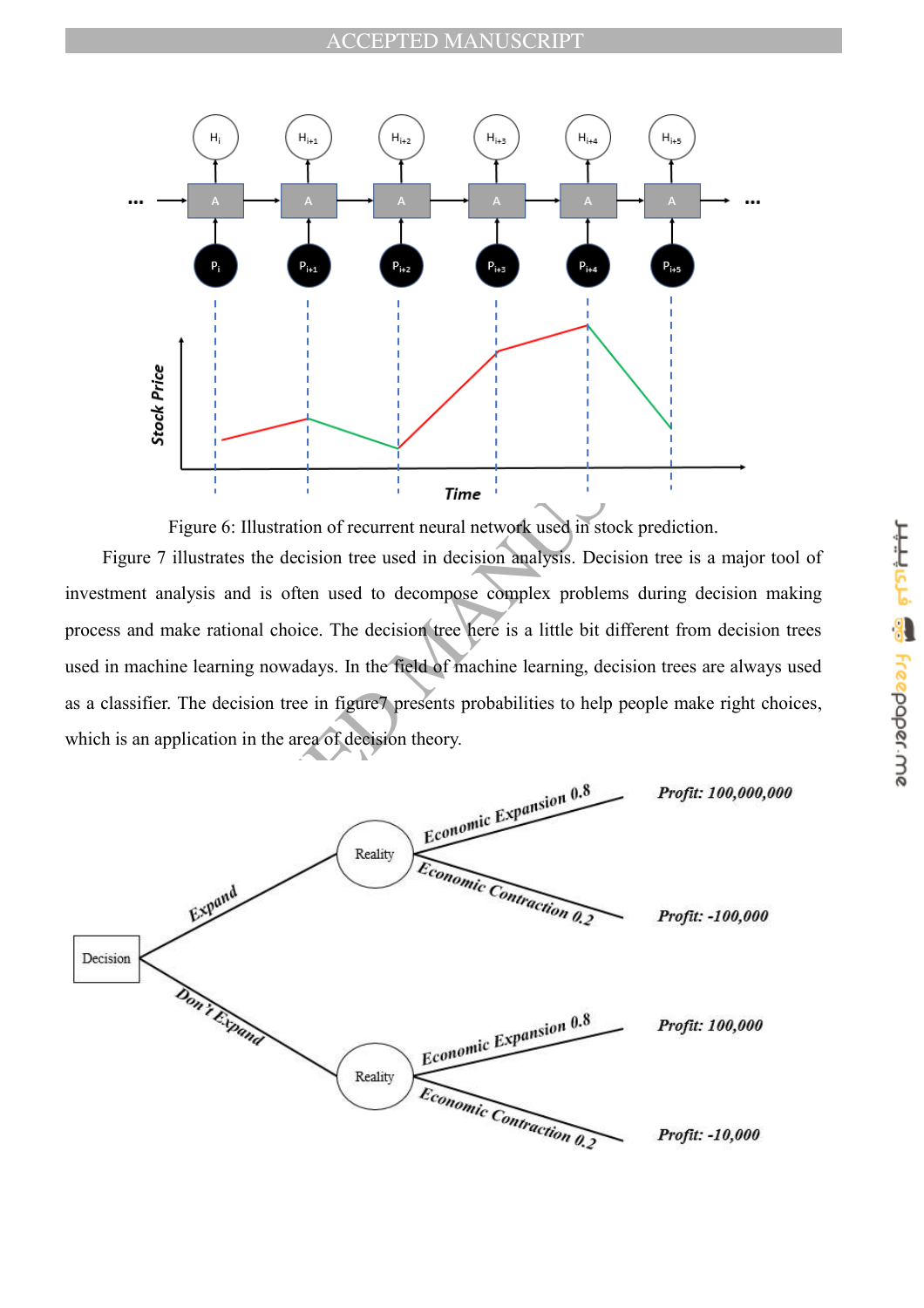#### Figure 7: Illustration of decision tree used in decision analysis.

des, the researchers from Stanford University analyzed enterprise innovation performically and put forward some strategies and conclusions about knowledge resource (<br>event that finance benefits most from machine learning, Machine learning has made great contributions to the development of artificial intelligence during the last fifty years. Much more progress has been made in the latest decade. A huge number of applications of machine learning have come forth in many domains. Recently, scientists from Cornell University designed a quantum machine learning algorithm to solve pattern recognition tasks [64]. Besides, the researchers from Stanford University analyzed enterprise innovation performance dynamically and put forward some strategies and conclusions about knowledge resource [65].It is believed that finance benefits most from machine learning, especially for the bankruptcy prediction and credit scoring [66]. Song et al. (2014) have assessed the financial statement fraud risk and put forward a hybrid assessment method combining the rule-based system with machine learning [67]. Via the data from Chinese firms, they have optimized the traditional machine learning method and lowered the error rates. Petr Hajek also focuses on financial statement fraud in non-fraudulent firms. It is shown that the Bayesian belief networks (BBN) performs better than other machine learning methods [68]. Not only the firms, but also the consumers' personal credit risk has been studied. Andrew Lo has ever constructed a nonlinear nonparametric forecasting model and reduce the losses of banks in a range from 6% to 25% [69]. Besides bankruptcy prediction and credit scoring, Gerlein et al. (2016) have tried to analyze how to trade profitably by simple machine learning models, and they evaluate machine learning classification in financial trading through many trading simulations [70]. Moreover, the machine learning methods have been extensively used to forecast stock price [71].

Machine learning has also been used in retail industry, manufacturing industry and business administration. For example, Byeonghwa Park has used several machine learning algorithms, such as C4.5, RIPPER, NaïveBayesian, AdaBoos, to analyze house sales. According to the housing data in Fairfax County, Virginia, they proposed an improved housing price prediction model to make better decisions based on more accurate house price valuation [72]. In manufacturing industry, with the help of cluster analysis, supervised machine learning has been used in supervising product state data to improve product quality and firm efficiency. And it also can be used to find the key to solving old or new and problems in manufacturing industry [73, 74]. In the field of firm development and management, Cemil Kuzey has analyzed the connections between firm value and fifteen factors,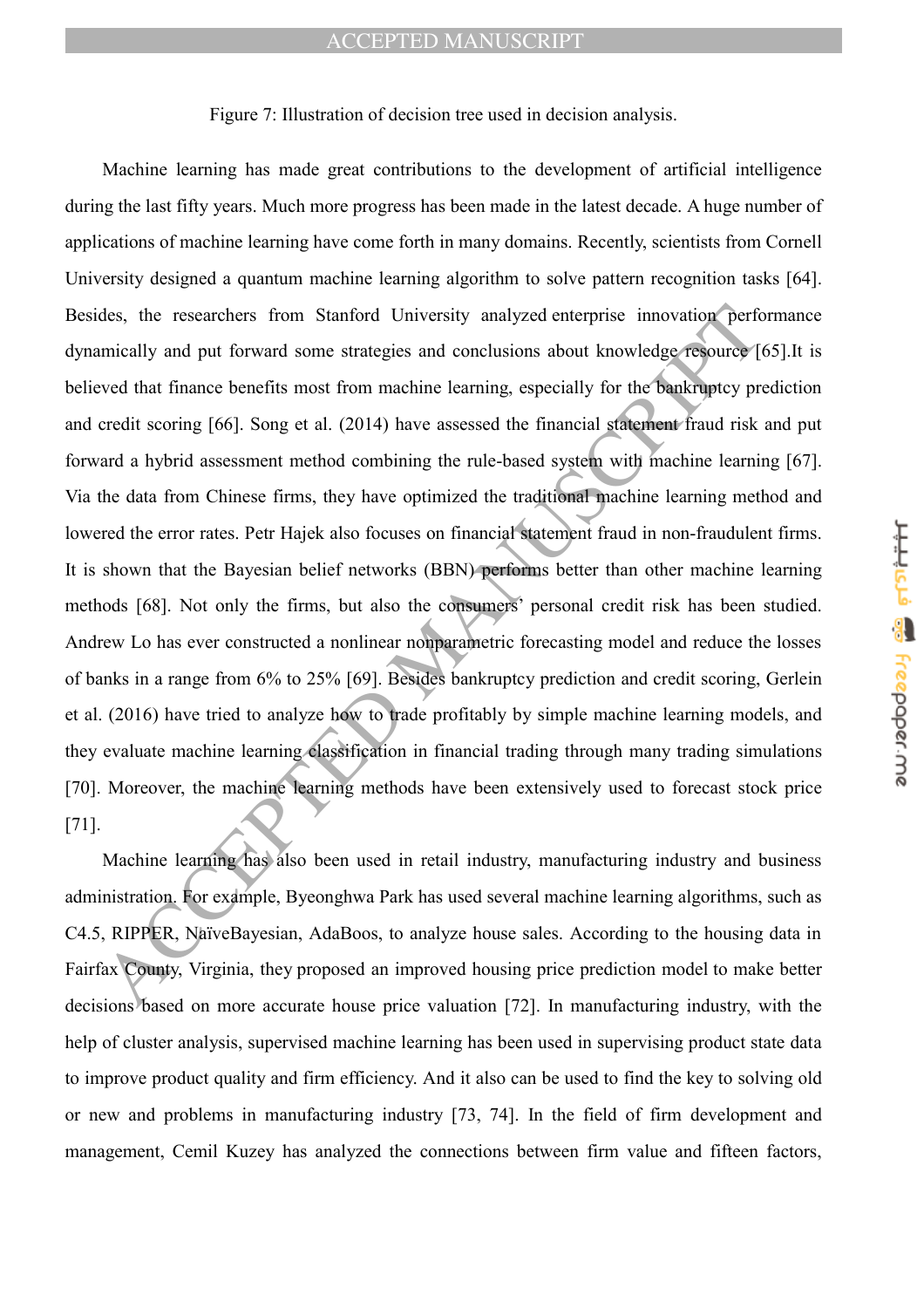especially multinationalism. According to the model based on machine learning, a conclusion has been drawn that multinationalism can only determine firm value moderately, which is a bit different from routinizing recognition [75].

ation methods are not chonger to exploring, analyzing and reveraging, and magnine in<br>this carring techniques have been proved to be successful, such as support vector n<br>and hat stand hidden Markov model. Now quantitative a The aim of applying machine learning to finance and economics is to make predictions and find patterns. Nowadays, Big Data is one of the key reasons why machine learning is so popular traditional methods are not enough for exploring, analyzing and leveraging, and machine learning algorithm can outperform economists. Taking stock market prediction as an example, various Machine Learning techniques have been proved to be successful, such as support vector machine, neural nets and hidden Markov model. Now quantitative analysts ("quants") are one of the hottest topics in Wall Street, as financial securities have become increasingly complex. Another team from Romania has tried to use machine learning and mining data method to discover "hidden" information from data, and help top management in the firm to analysis and make decisions which can better manage customer's relationship [76].Actually, the cooperation between machine learning techniques and data mining has greatly changed the research status in many domains [77, 78].

## **5. Other Technologies**:**BI (Business Intelligence)**

Combining with different technologies, business intelligence has become common in enterprise management. Since 1958, when business intelligence was defined by IBM researcher Hans Peter Luhn as "the ability to apprehend the interrelationships of presented facts in such a way as to guide action towards a desired goal", great value of business intelligence has been shown in business activities.

Actually BI hadn't been widely applied until 1990. Before 1990, only several researchers paid attention to the concept of business intelligence and found out information builders, SAS, PC Focus. The key transition happened in 1990 when Future Gartner Group analyst Howard Dresner redefined business intelligence and expanded its range. Later on, many domains have been greatly influenced by business intelligence, including industry, technology, commercial and future. Since 1990, many firms has put forward their findings and research reports, such as Information Builders, MicroStrategy, QlikTech, RENFE, FedEx and so on.

With the rapid development of business artificial, year 1997 was announced as the start point of ―business intelligence‖ term. After that, more and more famous firms have made contributions to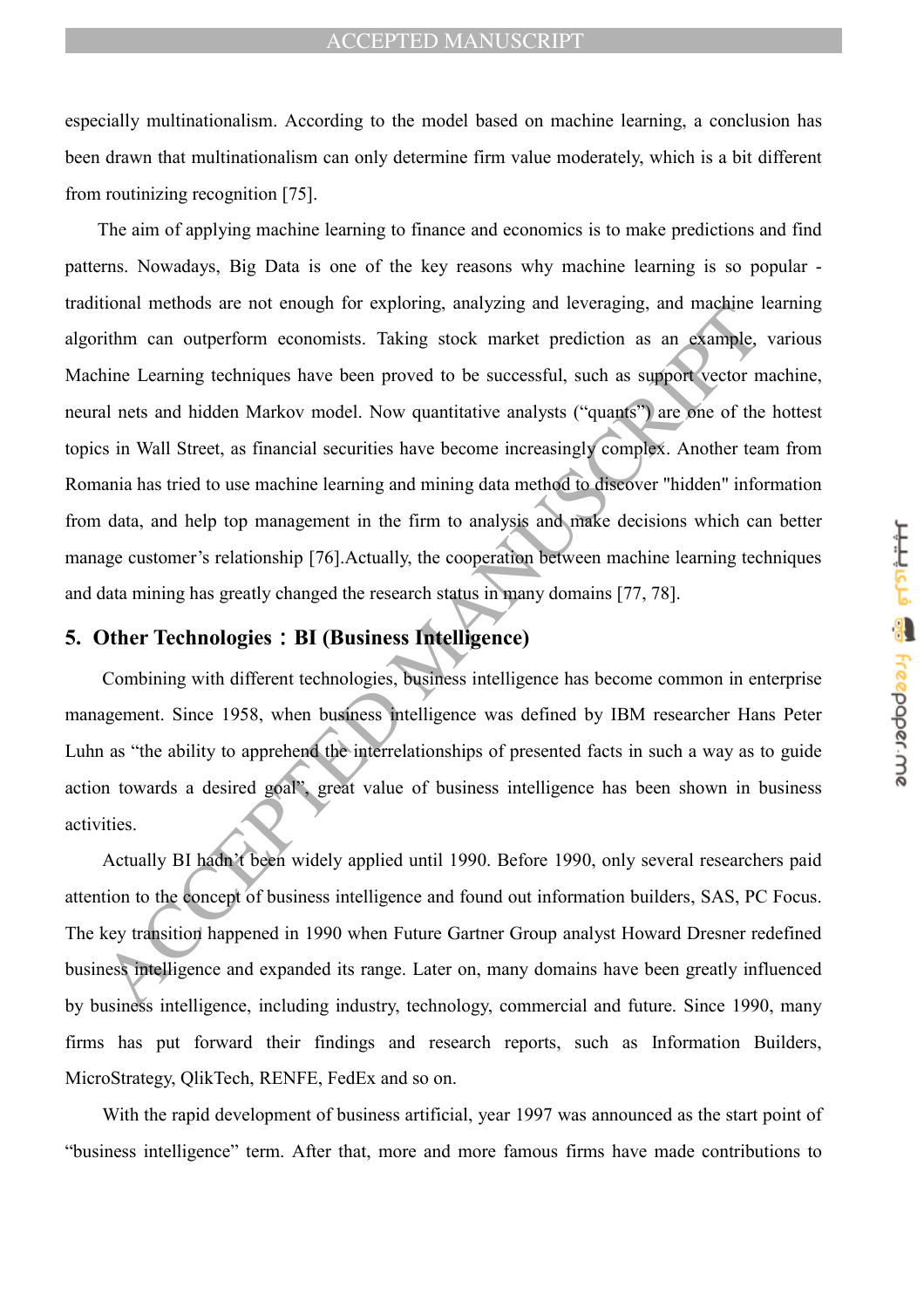business intelligence, especially in the development of new technology. The launch of Facebook, Twitter, YouTube and the appearance of iPhone and Android have made the progress more distinct. Data shows that the scale and growth rate of business intelligence has become non-negligible. In 2011, a research shows that the top BI trends are cloud computing, big data, predictive analytics, data visualization, search, social networking, and online customer experience.

#### *5.1 supply chain management*

*upply chain management*<br>Some researchers, including Matthew A Waller holds the view that the application<br>suling data seience, predictive analyties, big data) will revolute chain design and mans<br>80]. Samuel Fosso Wamba ado Some researchers, including Matthew A Waller holds the view that the application of DPB (including data science, predictive analytics, big data) will revolute chain design and management [79, 80]. Samuel Fosso Wamba adopts the same opinion that big data are probable to revolutionize the art of management and make great impact on operation and strategy [81], when Benjamin T. Hazen pays attention to control data quality with a monitoring method [82]. Actually, in the field of supply chain, there are three major technical challenges, including multi-scale, multi-objective and sustainability, multi-player challenges [83]. To evaluate the influence of different ways based on business intelligence on the challenges above, several models have been proposed, such as maturity framework of SCA (supply chain analytics) [84], interactive visualization system on unexplored area [85], 0–1 multi-objective optimization model [86], sustainable supply chain management model [87], and some other methods have been developed to enhance firm effectiveness and efficiency [88].

Besides creating value, big data and other business intelligence technologies have the potential to transform decision-making processes [89], supporting world-class sustainable manufacturing (WCSM) [90].With the combination of supply chain and business intelligence, the supply chain has been summarized as the demand chain which acquires the firms to operate more effectively [91].

## *5.2 Business management, including risk management, business performance management, and knowledge management*

The business intelligence has been applied in enhancing or optimizing risk management [92-94]. Besides risk management, there are some other researchers paying attention to analyzing business operations [95], increasing systems reliability [96] and business performance management [97-100]. A team from University of Southern Denmark tries to use the NSGA-II algorithm and a model based on adaptive population-based simulated annealing (APBSA) method to ensure the systems reliability. Shuiguang Deng, the leader of the team from University of Zhejiang, has also used the similar model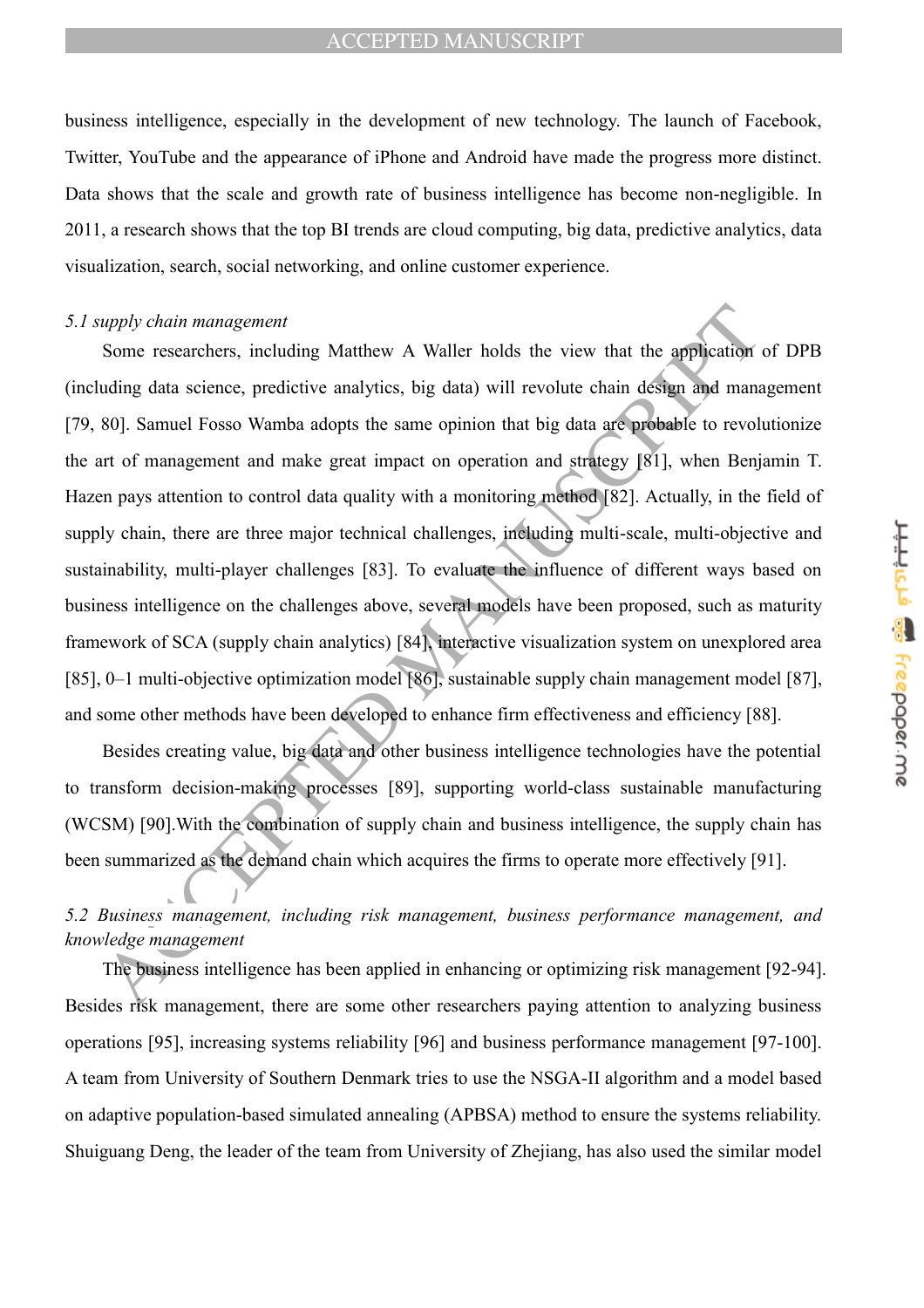to reduce risk for mobile service composition [101].

Actually, business intelligence has a more crucial effect on enterprise and knowledge management. Based on non-financial methods, Rastislav Rajnoha proposed a new model on strategic and other non-traditional and qualitative indicators [102]. Enhanced with text analysis and based on an OLAP (on-line analytical processing) model, William F. Cody has integrated business intelligence and knowledge management [103].

There are also some new domains benefited from business intelligence. Peng-Yeng Yin has used a method based on enhanced genetic algorithm (EGA) to micro-sit wind farm [104]. With the help of sensitivity analysis, researchers from Taiwan put forward an optimal model to dispatch manpower [105]. Besides these, ERP project [106], real estate industry [107] has also been studied when combined with artificial intelligence by researchers.

Besides, firm profiling is an analytical process to build profound understanding of firm's basic characteristics. It can be seen as an effective way to get crucial information from the specific firm and achieve business intelligence [108].

## *5.3 Intelligent transportation and sharing economy*

Entre are also some new domains benefited from business intelligence. Peng-Yeng Yin There are also some new domains benefited from business intelligence. Peng-Yeng Yin Theodor on enhanced genetic algorithm (EGA) to micro-Business intelligence can be applied to minimize the time and cost of transportation, with the combination of route optimization, order allocation and price optimization. Route optimization price optimization is about how to find the path from source to destination, which takes the least time and the most reasonable price. Order allocation studies the problem of matching supply with demand considering multidimensional factors such as distance, road conditions, and riding speed. E-commerce like online taxi reservation is also a kind of intelligent transportation.

Another hot topic in the application of business intelligence is sharing economy. It is a kind of business pattern based on temporary exchange of strangers' unused items for profit, which could improve the utilization rate of idle goods and optimize the efficient allocation of the social resources [109]. A variety of transportation mode choices emerge from car-hailing apps, including private-car hailing, taxi hailing, hitch, chauffeur and other intelligent platform service.

As the third highest energy consumption sectors in China and a high GHG emissions sector, Transport sector including urban passenger transportation, faces serious resource and environmental challenges [110, 111]. Without controlling the long-term growing trends of vehicle fleet, China's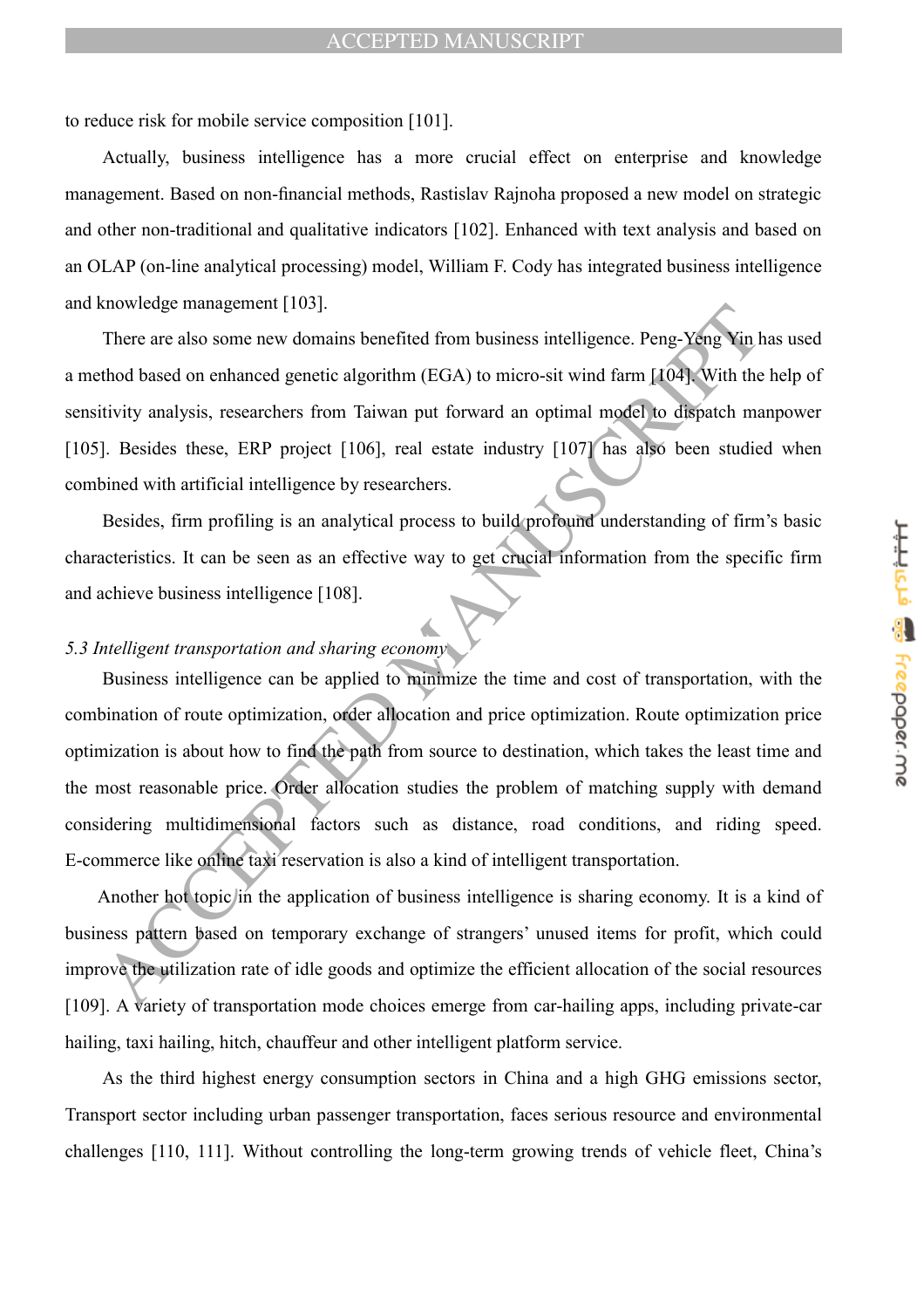transportation may have some bad impact on CO2 emissions and local air quality, as well as national energy security [112]. Therefore, China is making great effort to promote the rapid and sustainable development of urban transport system, and the transportation sector will play a major role in long-term carbon mitigation [113]. With the help of business intelligence in sharing economy, these problems can be effectively solved. That's why sharing economy blooms so fast in China.

### **6. Conclusion**

In this paper, we present a survey of the artificial intelligence applied in business activities. Discussions mainly emphasize on three aspects – neural networks, deep learning and machine leaning. Then some other technologies such as business intelligence are introduced as supplement.

**Conclusion**<br>
In this paper, we present a survey of the artificial intelligence applied in BRINDESS at ussions mainly emphasize on three aspects – neural networks, deep fearing and rg. Then some other technologies such as In recent decades, especially in the  $21<sup>st</sup>$  century, artificial intelligence which including neural networks, machine learning and deep learning, has made a huge difference for every corner in the world. Large quantities of researches have combined these magic technologies with traditional industries, and they even create a large number of interdisciplinary topics, especially in the field of commercial activities and enterprise management. Artificial intelligence and business intelligence has made great contribution to the development of finance, innovation, entrepreneurship and strategy. To improve the efficiency and performance of business activities, people must make full use of artificial intelligence.

Despite of its prosperity nowadays, artificial intelligence also faces countless challenges. First one is the complexity of artificial intelligence algorithms, as most models of them are seen as "black box", especially discriminative models. This opacity prevents artificial intelligence from being widely used in finance-related area, as people always want to know clearly about the operating process once their money is involved. As Donald Michie stated, "In AI-type learning, explain-ability is all." [114]. Second challenge is how to convert the research results into practical outcomes. Using surveys of research managers, Richard Nelson (1986) found that university research is an important source of innovation in several industries [115]. But a lot of fascinating studies in universities and research institutions are deviated far away from reality.

Another challenge that cannot be neglected is the problem of data. Nowadays the innumerable, redundant and noisy data exists everywhere. There is a tendency that, almost everyone, ranging from big Web firms, traditional firms, to natural scientists or social science researchers, is already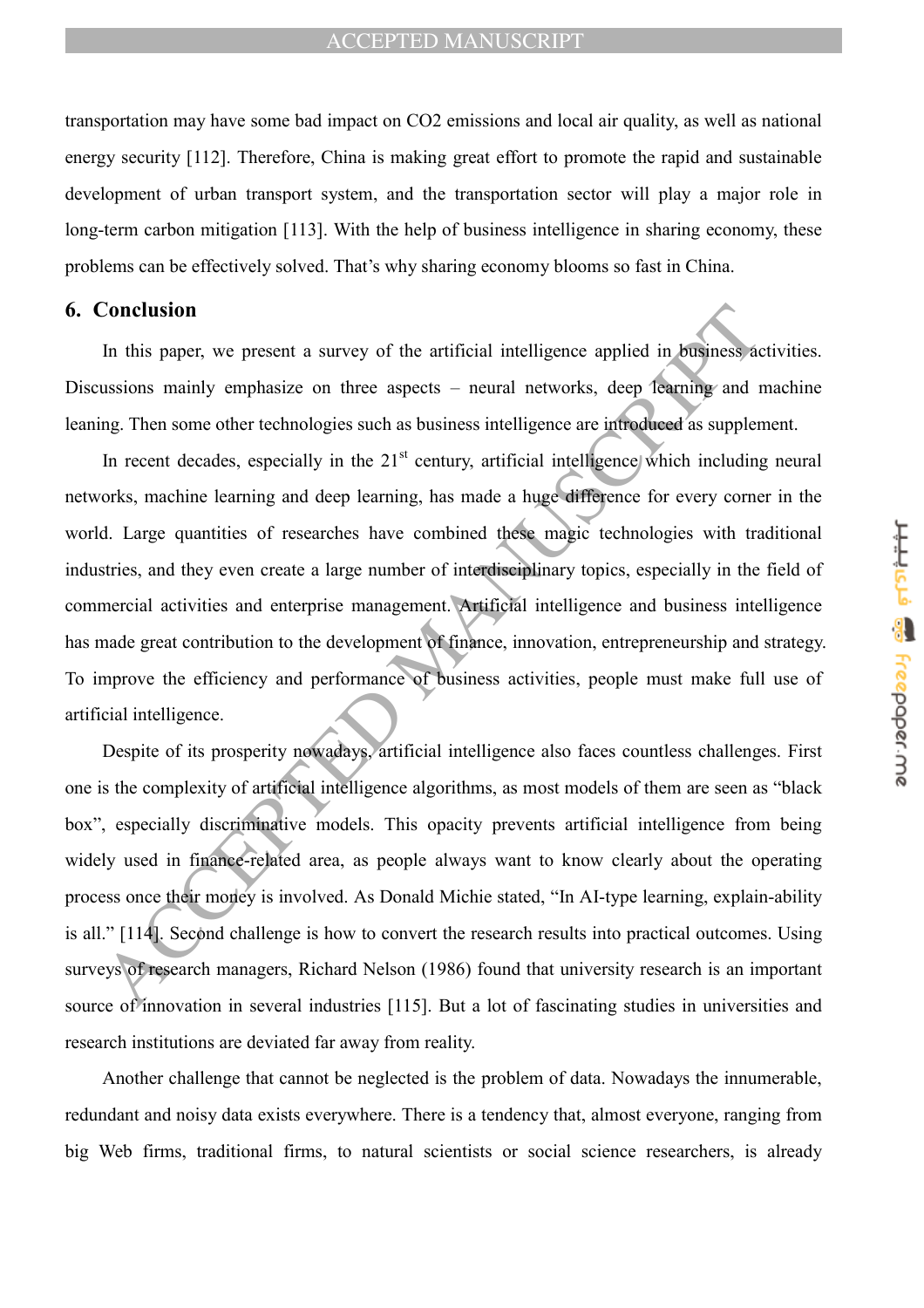ing an unat quanty problems, imparanced uata is very common. For instance, in<br>ourray data, class imbalance problem occurs frequently, causing poor prediction-perform<br>inty classes [118]. Although existing knowledge discover experiencing an unparalleled increase in the quantity and quality of data available in their work, which brings new possibilities and huge unexploited value [116]. The first and most important step of using artificial intelligence algorithms is data cleaning. While a lot of low-quality information is available in various data sources and on the Web, many organizations or companies are interested in how to transform the data into cleaned forms which can be used for high-profit purposes [117]. Among all data quality problems, imbalanced data is very common. For instance, in DNA microarray data, class imbalance problem occurs frequently, causing poor prediction performance for minority classes [118]. Although existing knowledge discovery and data engineering techniques have shown great success in many real-world applications, the problem of learning from imbalanced data (the imbalanced learning problem) is a relatively new challenge that has attracted growing attention from both academia and industry. The imbalanced learning problem is concerned with the performance of learning algorithms in the presence of underrepresented data and severe class distribution skews. Due to the inherent complex characteristics of imbalanced data sets, learning from such data requires new understandings, principles, algorithms, and tools to transform vast amounts of raw data efficiently into information and knowledge representation [119]. There exist different methods of solving this problem. The methods are then described and classified in the three categories that have been used in literature: sample methods based on the modification of the training data, kernel methods based on the modification of the kernel and optimization methods based on the modification of the problem formulation [120]. Data quality dominates the result. So how to find proper data and mining what we need is obviously vital and hard.

However, in spite of all those existing challenges, we should believe that there exists more new opportunities for academic research and applications of artificial intelligence in business activities.

# **7. Future research directions**

In the future, there is no doubt that much more domains are going to be affected by artificial intelligence. It's a trend that elites in variety of domains will gradually start to make full use of artificial intelligence. In this section, several directions which are most likely to be the hot topics for the future research will be given.

The very first one is fintech. "Fintech" is an abbreviation of "financial technology," which refers to technology-enabled financial solutions. It has been considered as a close combination of financial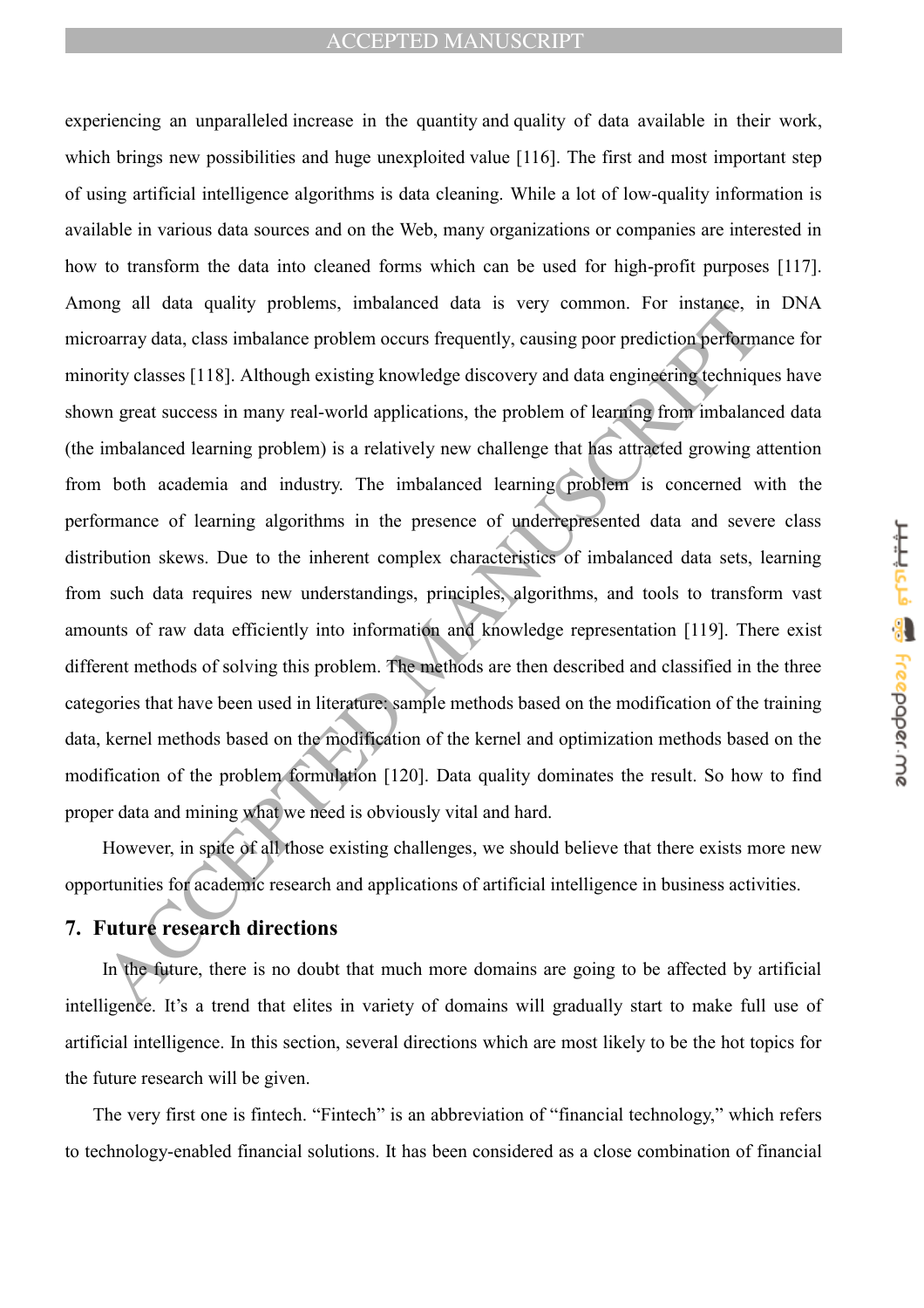services and information technology [121]. Fintech has a huge impact on the finance industry, as artificial intelligence, machine learning, data analytics and Block Chain are all changing the way this industry works. Regarding its potential and effect, it will definitely be one of the hottest research domains in the future.

Rational analysis is the next topic which should be considered. Rational analysis is an empirical program which helps us to explain the aim and function of cognitive processes [122]. Decision theory, which is also called theory of choice, has already been a relatively mature subject. It's the way that helps people analyze the current situation and make rational choices. The developments of artificial intelligence substantially pushed it forward. Compared with human beings, machines and algorithms are much easier to keep calm and "think" thoroughly. Decision making is obviously one of the most important concerns when conducting business activities. In this way, artificial intelligence will assist people to make better decision than before.

The when helps us to expain the aim and unction or eigenve processes  $1/24$ .<br>
Ty, which is also called theory of choice, has already been a relatively matrix subject.<br>
that helps people analyze the current situation and m Liberating labor is another direct use of artificial intelligence. It can save millions of money for a firm, although it also causes a lot of people lose their job. More repeated and dull work will be finished by "smart" machines, while only the most creative parts are left for human. For example, mechanical arms are used to assemble electronic component instead of workers. To some degrees, labor liberating is the final goal of artificial intelligence. Since ancient times, human beings have been dreaming of artificial intelligence which can be used to explore and exploit tools, so that they can get rid of physical and mental labor [123]. So there's no doubt that it will keep flying high hereafter.

Last but not least, as Andrew Ng, former VP and Chief Scientist of Baidu stated, transfer learning would be an important research direction in the next five years. It's a relatively new concept even in the area of computer science. Transfer learning aims to transfer the knowledge well learned from known domains to improve learning task in a related domain [124]. For instance, in real life the knowledge learned from riding a bicycle will certainly help people in learning how to ride a motorbike. Thus, transfer learning is also believed to be a great opportunity for business activities.

## **References**

[1] Corea F. Artificial Intelligence and Exponential Technologies: Business Models Evolution and New Investment Opportunities [M]. Springer, 2017.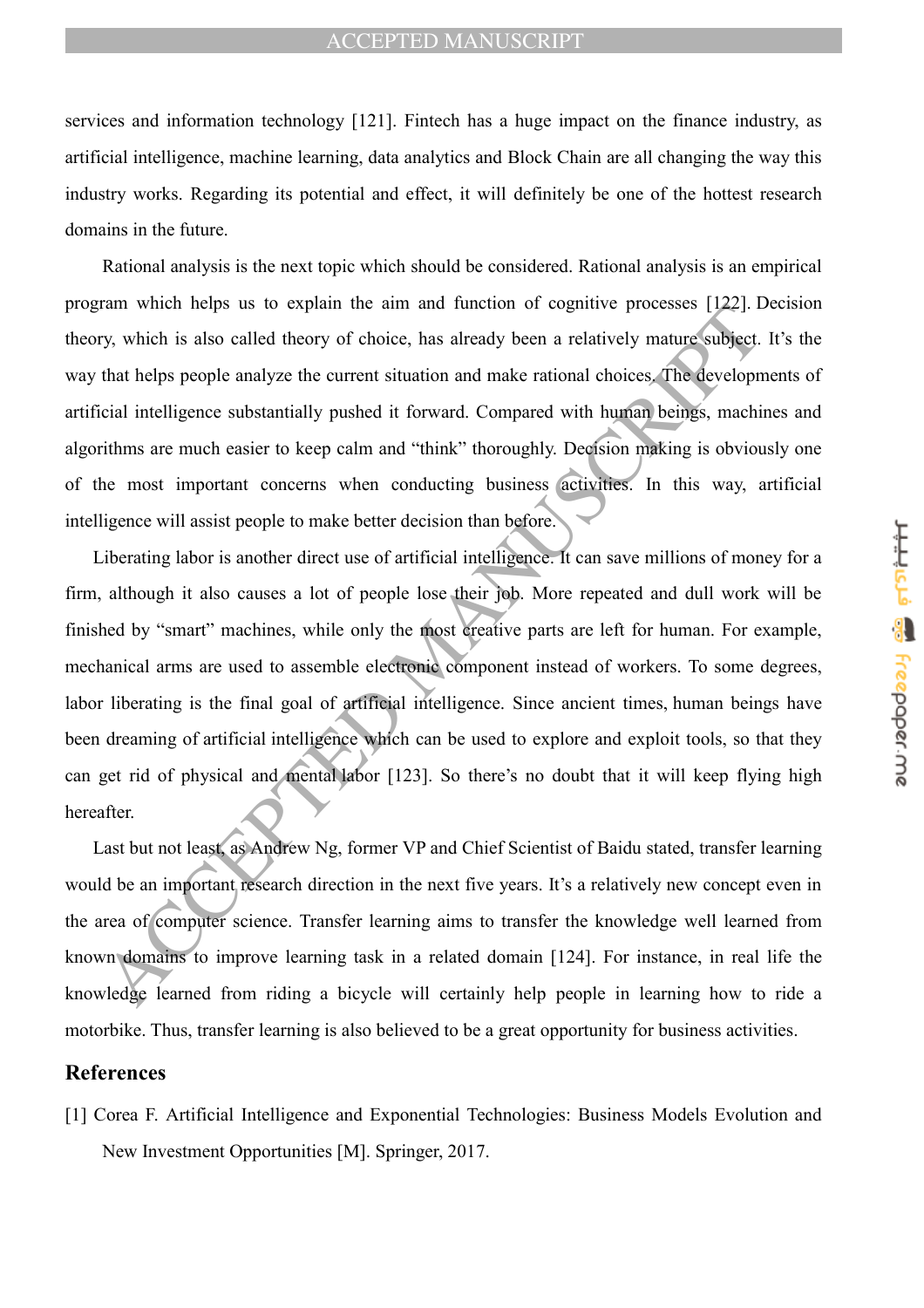- [2] Makridakis S. The Forthcoming Artificial Intelligence (AI) Revolution: Its Impact on Society and Firms. Futures, 2017.
- [3] Moro S, Cortez P, Rita P. Business intelligence in banking: A literature analysis from 2002 to 2013 using text mining and latent Dirichlet allocation. Expert Systems with Applications, 2015, 42(3): 1314-1324.
- [4] Zhou L, Zhang P, Zimmermann H D. Social commerce research: An integrated view. Electronic commerce research and applications, 2013, 12(2): 61-68.
- [5] Gandomi A, Haider M. Beyond the hype: Big data concepts, methods, and analytics. International Journal of Information Management, 2015, 35(2): 137-144.
- Thoula Is, *Zanaly P*, *Zanmenhamn Pr D. Social commetice research. An imaginate view, randomi A, Haider M. Beyond the hype: Big data concepts, methods, and analytics. International of Information Management, 2015, 35(2):* [6] Diebold F X. Big data dynamic factor models for macroeconomic measurement and forecasting//Advances in Economics and Econometrics: Theory and Applications, Eighth World Congress of the Econometric Society, (edited by M. Dewatripont, LP Hansen and S. Turnovsky). 2003: 115-122.
- [7] Chen H, Chiang R H L, Storey V C. Business intelligence and analytics: From big data to big impact. MIS quarterly, 2012, 36(4).
- [8] Yu J B, Yu Y, Wang L N, et al. The knowledge modeling system of ready-mixed concrete enterprise and artificial intelligence with ANN-GA for manufacturing production. Journal of Intelligent Manufacturing, 2016, 27(4): 905-914.
- [9] K won O, Lee N, Shin B. Data quality management, data usage experience and acquisition intention of big data analytics. International Journal of Information Management, 2014, 34(3): 387-394.
- [10] Fan S, Lau R Y K, Zhao J L. Demystifying big data analytics for business intelligence through the lens of marketing mix. Big Data Research, 2015, 2(1): 28-32.
- [11] Ahmad F, Naseem S, Alyas T, et al. Forecasting of Intellectual Capital by Measuring Innovation Using Adaptive Neuro-Fuzzy Inference System. International Review of Applied Sciences, 2015, 2(5):290-290(1).
- [12] Bertels K, Jacques J M, Neuberg L, et al. Qualitative company performance evaluation: Linear discriminant analysis and neural network models. European Journal of Operational Research, 1999, 115(3):608-615.
- [13] Relich M. A decision support system for alternative project choice based on fuzzy neural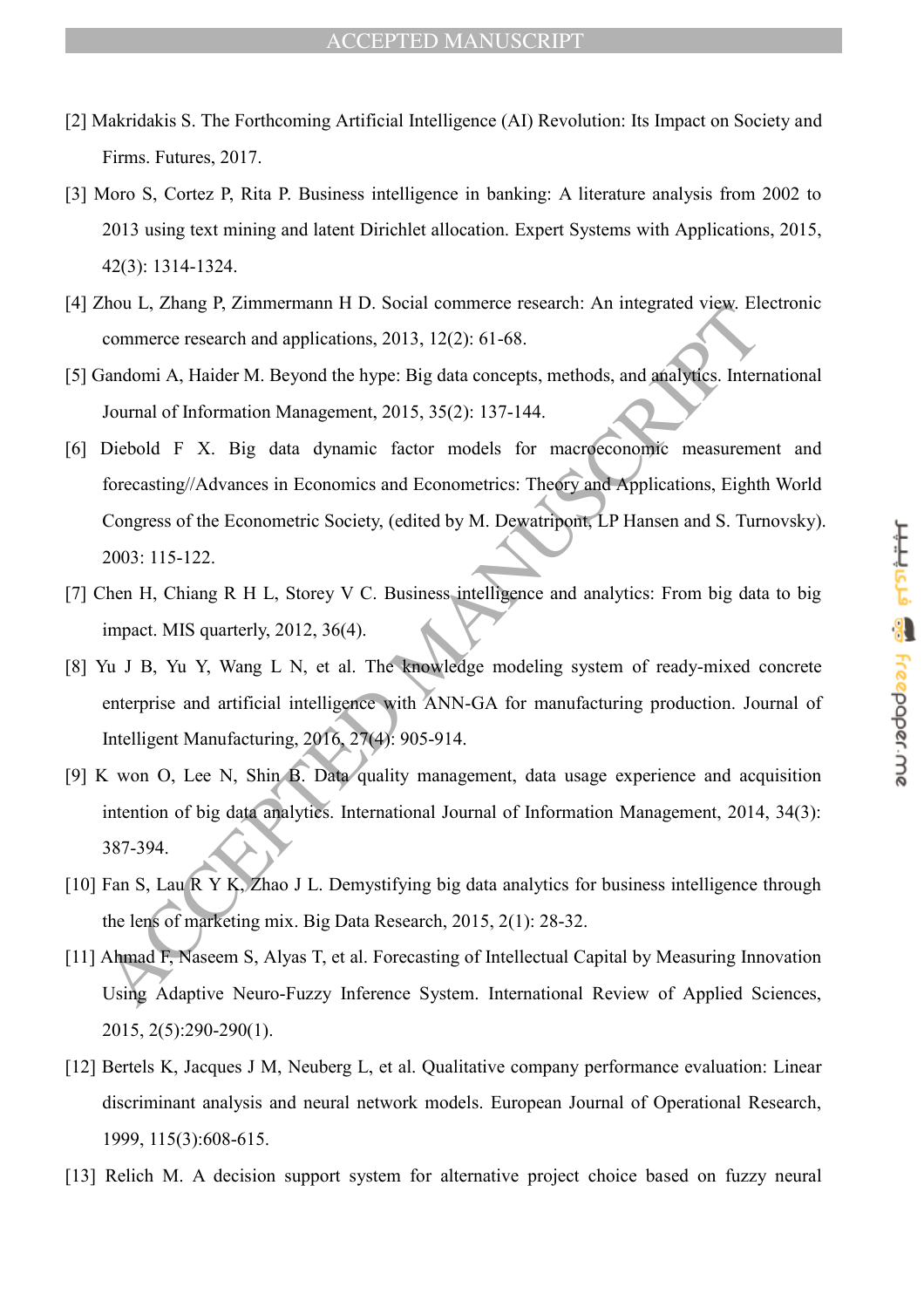networks. Management and Production Engineering Review, 2010, 1(4): 46-54.

- [14] Relich M. Assessment of task duration in investment projects. Management, 2010, 14(2): 136-147.
- [15] John C H S, Balakrishnan N, Fiet J O. Modeling the relationship between corporate strategy and wealth creation using neural networks. Computers & Operations Research, 2000, 27(11): 1077-1092.
- [16] Nasir M L, John R I, Bennett S C, et al. Predicting corporate bankruptcy using modular neural networks[C]//Computational Intelligence for Financial Engineering, 2000.(CIFEr) Proceedings of the IEEE/IAFE/INFORMS 2000 Conference on. IEEE, 2000: 86-91.
- [17] Hu Y C, Tseng F M. Applying Backpropagation Neural Networks to Bankruptcy Prediction. IJEBM, 2005, 3(2): 97-103.
- [18] Tseng F M, Hu Y C. Comparing four bankruptcy prediction models: Logit, quadratic interval logit, neural and fuzzy neural networks. Expert Systems with Applications, 2010, 37(3): 1846-1853.
- 1077-1092,<br>
Nasir M I<sub>3</sub>, John R I<sub>3</sub>, Remett S C, et al. Predicting corporate bankruptcy using modula<br>
networks (CV/Computational Intelligence for Financial Engineering, 2000 (CHEEr) Proof<br>
of the IEEE/AFE/INFORMS 2000 Co [19] Zhang X F. Research on performance evaluation of enterprise technology innovation based on BP neural network -- a case study of 48 high tech enterprises in Fujian [D]. Fujian Agriculture and Forestry University, 2010.
- [20] Ho Y C, Tsai C T. Comparing ANFIS and SEM in linear and nonlinear forecasting of new product development performance. Expert Systems with Applications, 2011, 38(6): 6498-6507.
- [21] Relich M. Knowledge acquisition for new product development with the use of an ERP database[C]//Computer Science and Information Systems (FedCSIS), 2013 Federated Conference on. IEEE, 2013: 1285-1290.
- [22] Relich M. A decision support system for alternative project choice based on fuzzy neural networks. Management and Production Engineering Review, 2010, 1(4): 46-54.
- [23] Chuang L M, Chao S T. Evolution of National Entrepreneurial Opportunity Recognition: A Neural Network Analysis. Journal of Advanced Management Science, 2013, 1(1).
- [24] Wong T C, Wong S Y, Chin K S. A neural network-based approach of quantifying relative importance among various determinants toward organizational innovation. Expert systems with Applications, 2011, 38(10): 13064-13072.
- [25] Bensic, M., Sarlija, N., Zekic-Susac, M. (2005), Modeling Small Business Credit Scoring Using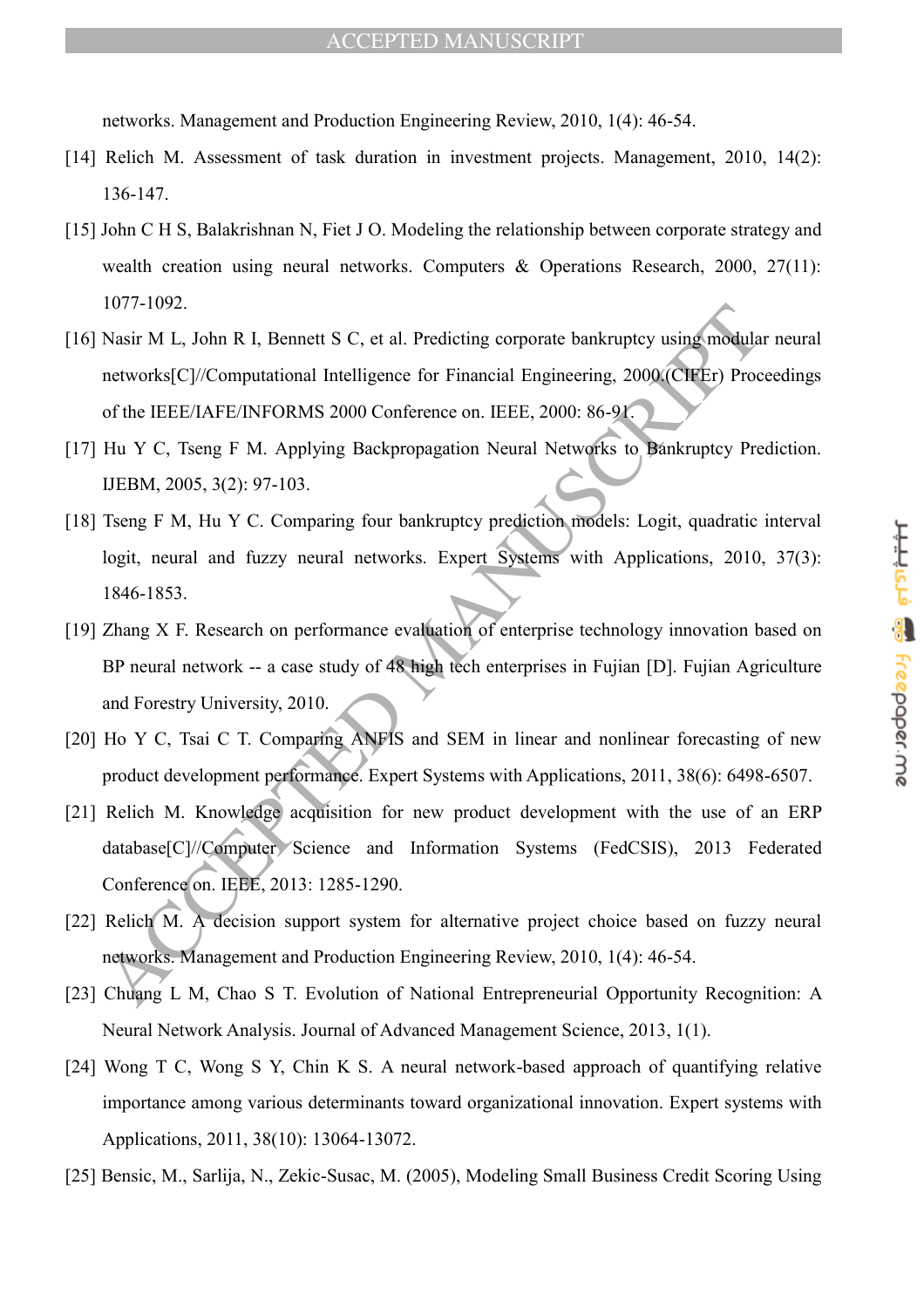Logistic Regression, Neural Networks, and Decision Trees", Intelligent Systems in Accounting, Finance and Management, Vol. 13, No. 3, pp. 133-150.

- [26] Kim H, Park Y. The impact of R&D collaboration on innovative performance in Korea: A Bayesian network approach. Scientometrics, 2008, 75(3):535.
- [27] Tkáč M, Verner R. Artificial neural networks in business: Two decades of research. Applied Soft Computing, 2016, 38: 788-804.
- [28] West D, Dellana S, Qian J. Neural network ensemble strategies for financial decision applications. Computers & operations research, 2005, 32(10): 2543-2559.
- [29] Adebiyi A A, Ayo C K, Adebiyi M O, et al. Stock price prediction using neural network with hybridized market indicators. Journal of Emerging Trends in Computing and Information Sciences, 2012, 3(1): 1-9.
- [30] Al-Hnaity B, Abbod M. A novel hybrid ensemble model to predict FTSE100 index by combining neural network and EEMD[C]//Control conference (ECC), 2015 European. IEEE, 2015: 3021-3028.
- [31] Atsalakis G S, Valavanis K P. Forecasting stock market short-term trends using a neuro-fuzzy based methodology. Expert Systems with Applications, 2009, 36(7): 10696-10707.
- Computing, 2010, 36. 768-604.<br>
West D, Dellana S, Qian J. Neural network ensemble strategies for financial<br>
applications. Computers & operations research, 2005, 32(10): 2543-2559,<br>
Adebiyi A A, Ayo C K, Adebiyi M O, et al. [32] Merh N. Optimal Model Design of Artificial Neural Networks for Forecasting Indian Stock Trends: An Experimental Approach. Vilakshan: The XIMB Journal of Management, 2013, 10(2).
- [33] Cao Q, Leggio K B, Schniederjans M J. A comparison between Fama and French's model and artificial neural networks in predicting the Chinese stock market. Computers & Operations Research, 2005, 32(10): 2499-2512.
- [34] Penpece D, Elma O E. Predicting Sales Revenue by Using Artificial Neural Network in Grocery Retailing Industry: A Case Study in Turkey. International Journal of Trade, Economics and Finance, 2014, 5(5): 435.
- [35] Zhang Y, Wu L. Stock market prediction of S&P 500 via combination of improved BCO approach and BP neural network. Expert systems with applications, 2009, 36(5): 8849-8854.
- [36] Devadoss A, Ligori A. Adoption of Neural Network in Forecasting the Trends of Stock Market. International Journal of Computing Algorithm, 2013, 2: 387-392.
- [37] Namazi M, Shokrolahi A, Maharluie M S. Detecting and ranking cash flow risk factors via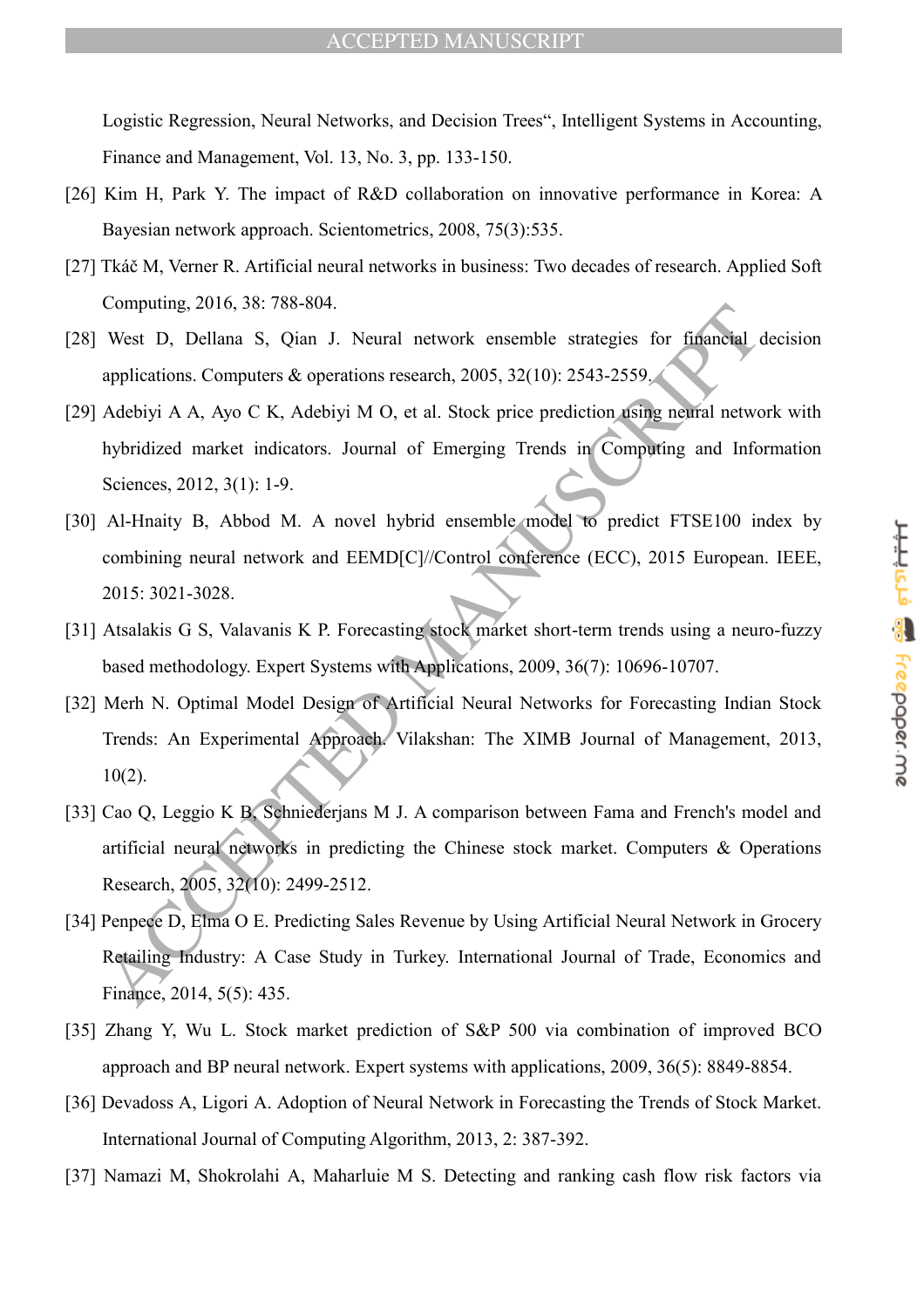artificial neural networks technique. Journal of Business Research, 2016, 69(5): 1801-1806.

- [38] Hossain A, Nasser M. Comparison of GARCH and neural network methods in financial time series prediction[C]//Computer and Information Technology, 2008. ICCIT 2008. 11th International Conference on. IEEE, 2008: 729-734.
- [39] Wang T Y, Chien S C. Forecasting innovation performance via neural networks—a case of Taiwanese manufacturing industry. Technovation, 2006, 26(5–6):635-643.
- Frameworkschemulateduring industry. Icentifyction, 2000, 20(3-0),033-043.<br>
Boujelben S, Fedhila H. The effect of internal RD efforts and external technology soure<br>
achieving innovations in developing countries: the ease o [40] Boujelben S, Fedhila H. The effect of internal RD efforts and external technology sourcing on achieving innovations in developing countries: the case of Tunisian manufacturing firms. International Journal of Business Innovation & Research, 2010, 4(4):338-357(20).
- [41] Tan L P, Wong K Y. A Neural Network Approach for Predicting Manufacturing Performance using Knowledge Management Metrics. Cybernetics and Systems, 2017, 48(4): 348-364.
- [42] Thomassey S, Happiette M. A neural clustering and classification system for sales forecasting of new apparel items. Applied Soft Computing, 2007, 7(4): 1177-1187.
- [43] Penpece D, Elma O E. Predicting Sales Revenue by Using Artificial Neural Network in Grocery Retailing Industry: A Case Study in Turkey. International Journal of Trade, Economics and Finance, 2014, 5(5): 435.
- [44] Coakley J R, Brown C E. Artificial neural networks in accounting and finance: Modeling issues. Intelligent Systems in Accounting, Finance and Management, 2000, 9(2): 119-144.
- [45] Kitsios E, Doumpos M, Zopounidis C. Credit Card Application Assessment Using A Neuro-Fuzzy Classification System. Fuzzy Economic Review, 2006, 11(1): 3.
- [46] Bahrammirzaee A. A comparative survey of artificial intelligence applications in finance: artificial neural networks, expert system and hybrid intelligent systems. Neural Computing and Applications, 2010, 19(8): 1165-1195.
- [47] Lin J W, Hwang M I, Becker J D. A fuzzy neural network for assessing the risk of fraudulent financial reporting. Managerial Auditing Journal, 2003, 18(8): 657-665.
- [48] Khashei M, Hejazi S R, Bijari M. A new hybrid artificial neural networks and fuzzy regression model for time series forecasting. Fuzzy sets and systems, 2008, 159(7): 769-786.
- [49] Zhang D, Jiang Q, Li X. Application of neural networks in financial data mining. International Journal of Computational Intelligence, 2004, 1(2): 116-119.
- [50] Tabandeh R, Tamadonnejad A. The Application of Artificial Neural Network Method to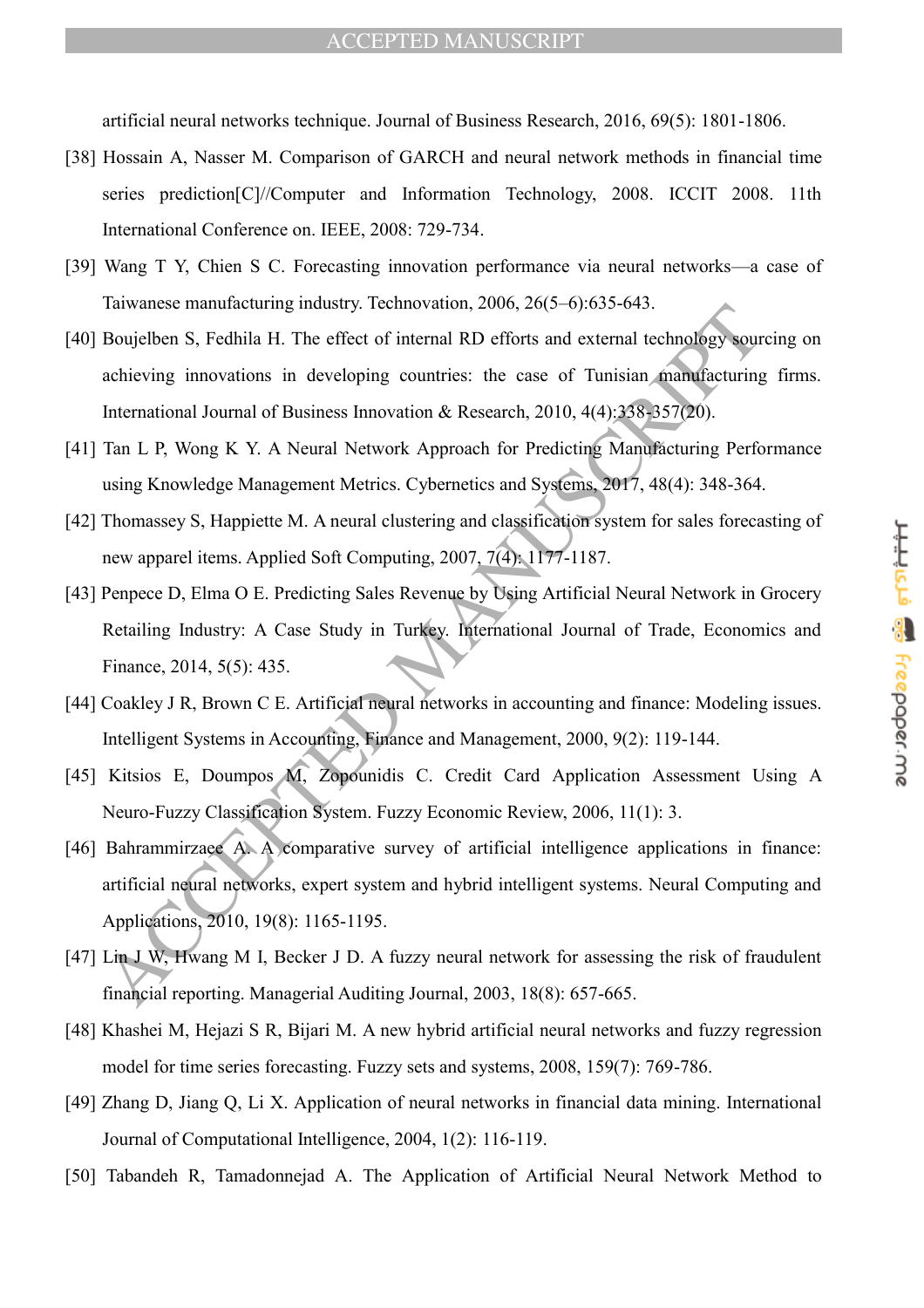Investigate the Effect of Unemployment on Tax Evasion. Journal of Research in Business, Economics and Management, 2015, 4(3): 393-402.

- [51] Chen Y S, Chang K C. Analyzing the nonlinear effects of firm size, profitability, and employee productivity on patent citations of the US pharmaceutical firms by using artificial neural network. Scientometrics, 2010, 82(1):75-82.
- [52] Erkollar A, Goztepe K, Sahin N. A Study on Innovation Performance Forecasting in Advanced Military Education Using Neuro-Fuzzy Networks. 2013, 3(4):5-12.
- [53] Bengio Y, Goodfellow I J, Courville A. Deep learning. Nature, 2015, 521: 436-444.
- [54] Weston J, Ratle F, Mobahi H, et al. Deep learning via semi-supervised embedding[M]//Neural Networks: Tricks of the Trade. Springer Berlin Heidelberg, 2012: 639-655.
- [55] Vieira A. Business Applications of Deep Learning [M]//Ubiquitous Machine Learning and Its Applications. IGI Global, 2017: 39-67.
- Priconal A, GoZiepe K, Salini N. A Study of Imiovation Performance Polecasing an A<br>
Military Education Using Neuro-Fuzzy Networks. 2013, 3(4):5-12.<br>
Bengio Y, Goodfellow 11, Courville A. Deep learning Wat semi-supervised [56] Zhong G, Wang L N, Ling X, et al. An Overview on Data Representation Learning: From Traditional Feature Learning to Recent Deep Learning. The Journal of Finance and Data Science, 2017.
- [57] Lee W. A deep learning analysis of the KOSPI's directions. The Korean Data & Information Science Society, 2017, 28(2): 287-295.
- [58] Heaton J B, Polson N G, Witte J H. Deep learning in finance. arXiv preprint arXiv:1602.06561, 2016.
- [59] Heaton J B, Polson N G, Witte J H. Deep learning for finance: deep portfolios. Applied Stochastic Models in Business and Industry, 2017, 33(1): 3-12.
- [60] Fischer T, Krauß C. Deep learning with long short-term memory networks for financial market predictions[R]. FAU Discussion Papers in Economics, 2017.
- [61] Day M Y, Lee C C. Deep learning for financial sentiment analysis on finance news providers[C]//Advances in Social Networks Analysis and Mining (ASONAM), 2016 IEEE/ACM International Conference on. IEEE, 2016: 1127-1134.
- [62] Fansheng M, Bin L, Zenglei Y, et al. Energy efficiency evaluation method based on deep learning model[C]//Advanced Information Management, Communicates, Electronic and Automation Control Conference (IMCEC), 2016 IEEE. IEEE, 2016: 1403-1407.
- [63] Najafabadi M M, Villanustre F, Khoshgoftaar T M, et al. Deep learning applications and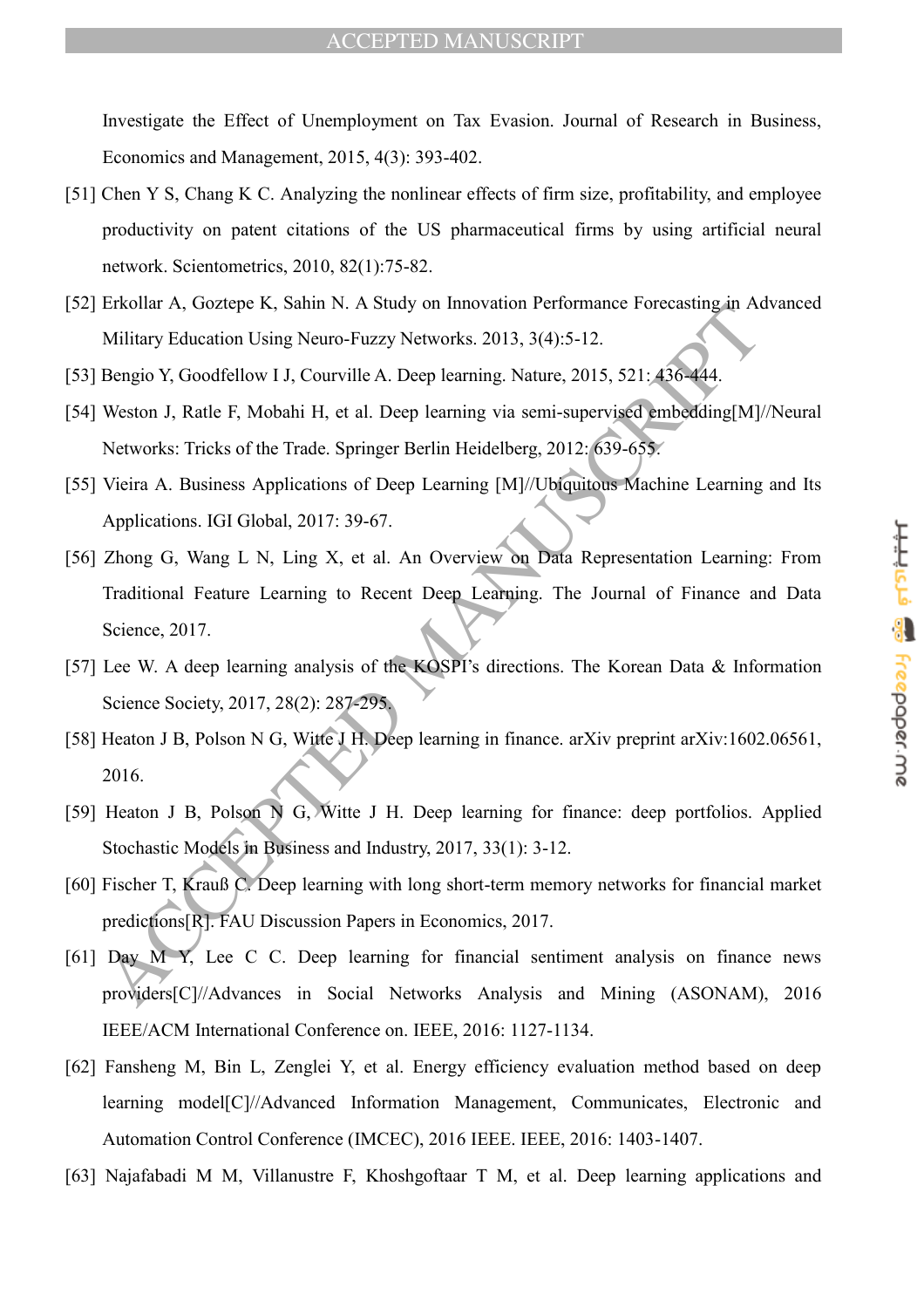challenges in big data analytics. Journal of Big Data, 2015, 2(1): 1.

- [64] Schuld M, Fingerhuth M, Petruccione F. Quantum machine learning with small-scale devices: Implementing a distance-based classifier with a quantum interference circuit. arXiv preprint arXiv:1703.10793, 2017.
- [65] Jin X, Wang J, Chu T, et al. Knowledge source strategy and enterprise innovation performance: dynamic analysis based on machine learning. Technology Analysis & Strategic Management, 2017: 1-13.
- dynamic analysis lossed on indefinite carring. Technology Analysis as Strategie waria<br>2017: 1-13.<br>Lin W Y, Hu Y H, Tsai C F. Machine learning in financial crisis prediction a survey<br>Transactions on Systems, Man, and Cybern [66] Lin W Y, Hu Y H, Tsai C F. Machine learning in financial crisis prediction: a survey. IEEE Transactions on Systems, Man, and Cybernetics, Part C (Applications and Reviews), 2012, 42(4): 421-436.
- [67] Song X P, Hu Z H, Du J G, et al. Application of machine learning methods to risk assessment of financial statement fraud: evidence from China. Journal of Forecasting, 2014, 33(8): 611-626.
- [68] Hajek P, Henriques R. Mining corporate annual reports for intelligent detection of financial statement fraud–A comparative study of machine learning methods. Knowledge-Based Systems, 2017, 128: 139-152.
- [69] Khandani A E, Kim A J, Lo A W. Consumer credit-risk models via machine-learning algorithms. Journal of Banking & Finance, 2010, 34(11): 2767-2787.
- [70] Gerlein E A, McGinnity M, Belatreche A, et al. Evaluating machine learning classification for financial trading: An empirical approach. Expert Systems with Applications, 2016, 54: 193-207.
- [71] Chen W H, Shih J $\overline{Y}$ , Wu S. Comparison of support-vector machines and back propagation neural networks in forecasting the six major Asian stock markets. International Journal of Electronic Finance, 2006, 1(1): 49-67.
- [72] Park B, Bae J K. Using machine learning algorithms for housing price prediction: The case of Fairfax County, Virginia housing data. Expert Systems with Applications, 2015, 42(6): 2928-2934.
- [73] Wuest T, Irgens C, Thoben K D. An approach to monitoring quality in manufacturing using supervised machine learning on product state data. Journal of Intelligent Manufacturing, 2014, 25(5): 1167-1180.
- [74] Wuest T, Weimer D, Irgens C, et al. Machine learning in manufacturing: advantages, challenges, and applications. Production & Manufacturing Research, 2016, 4(1): 23-45.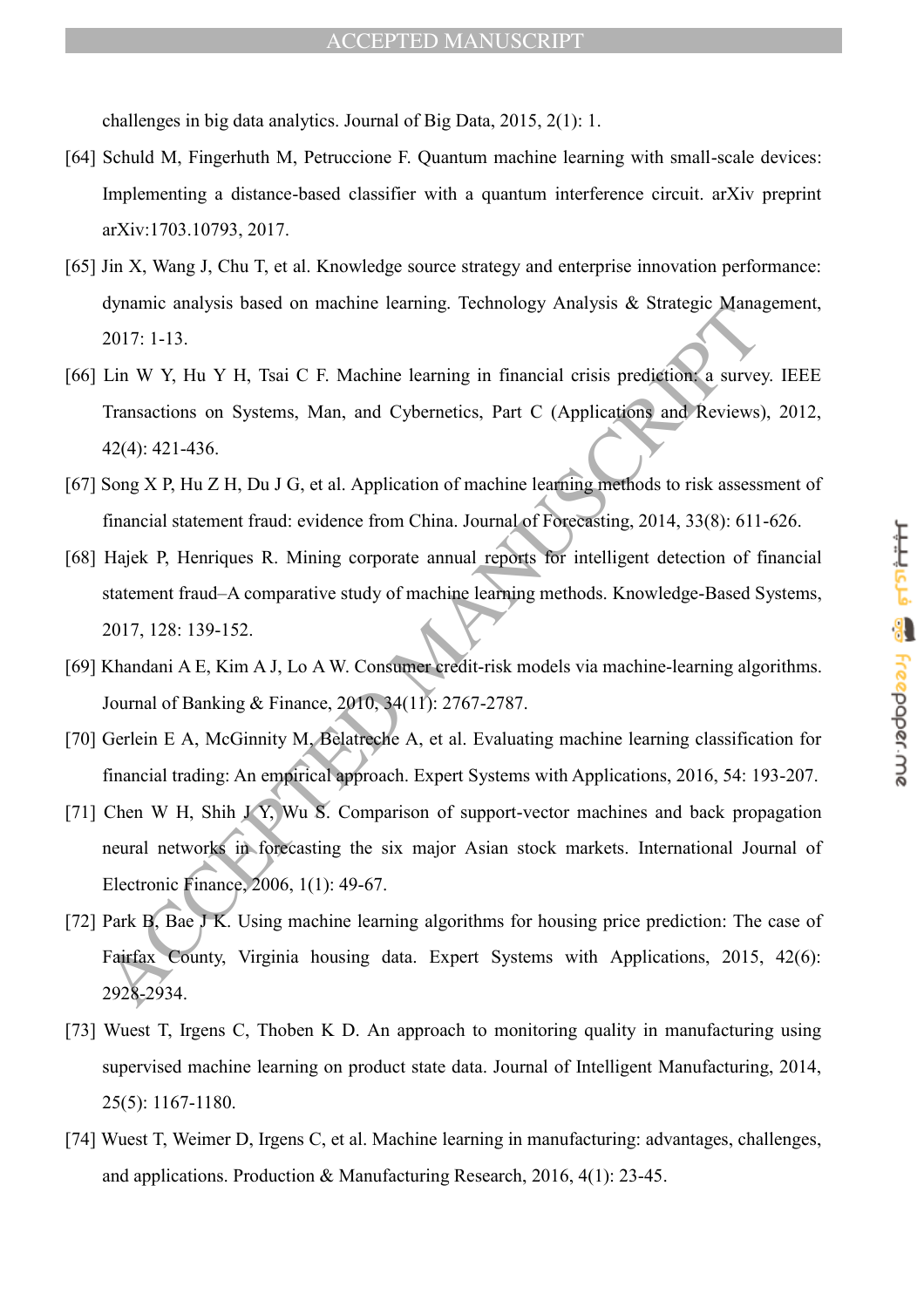- [75] Kuzey C, Uyar A, Delen D. The impact of multinationality on firm value: A comparative analysis of machine learning techniques. Decision Support Systems, 2014, 59: 127-142.
- [76] Cioca M, Ghete A I, Cioca L I, et al. Machine learning and creative methods used to classify customers in a CRM systems[C]//Applied Mechanics and Materials. Trans Tech Publications, 2013, 371: 769-773.
- [77] Bose I, Mahapatra R K. Business data mining—a machine learning perspective. Information & management, 2001, 39(3): 211-225.
- [78] Zhang H. Research and Modelling on the E-commerce Consumer Behavior based on Intelligent Recommendation System and Machine Learning. DEStech Transactions on Social Science, Education and Human Science, 2016 (isetem).
- [79] Waller M A, Fawcett S E. Data science, predictive analytics, and big data: a revolution that will transform supply chain design and management. Journal of Business Logistics, 2013, 34(2): 77-84.
- [80] Schoenherr T, Speier- Pero C. Data science, predictive analytics, and big data in supply chain management: Current state and future potential. Journal of Business Logistics, 2015, 36(1): 120-132.
- From Handletta K. R. Fusiness data mining—a inactivity characteristic commentation system and Modelling on the E-commerce Consumer Behavior based on Internation and Handletting on the E-commerce Consumer Behavior based on [81] Wamba S F, Akter S, Edwards A, et al. How 'big data'can make big impact: Findings from a systematic review and a longitudinal case study. International Journal of Production Economics, 2015, 165: 234-246.
- [82] Hazen B T, Boone C A, Ezell J D, et al. Data quality for data science, predictive analytics, and big data in supply chain management: An introduction to the problem and suggestions for research and applications. International Journal of Production Economics, 2014, 154: 72-80.
- [83] Garcia D J, You F. Supply chain design and optimization: Challenges and opportunities. Computers & Chemical Engineering, 2015, 81: 153-170.
- [84] Wang G, Gunasekaran A, Ngai E W T, et al. Big data analytics in logistics and supply chain management: Certain investigations for research and applications. International Journal of Production Economics, 2016, 176: 98-110.
- [85] Basole R C, Clear T, Hu M, et al. Understanding interfirm relationships in business ecosystems with interactive visualization. IEEE Transactions on visualization and computer graphics, 2013, 19(12): 2526-2535.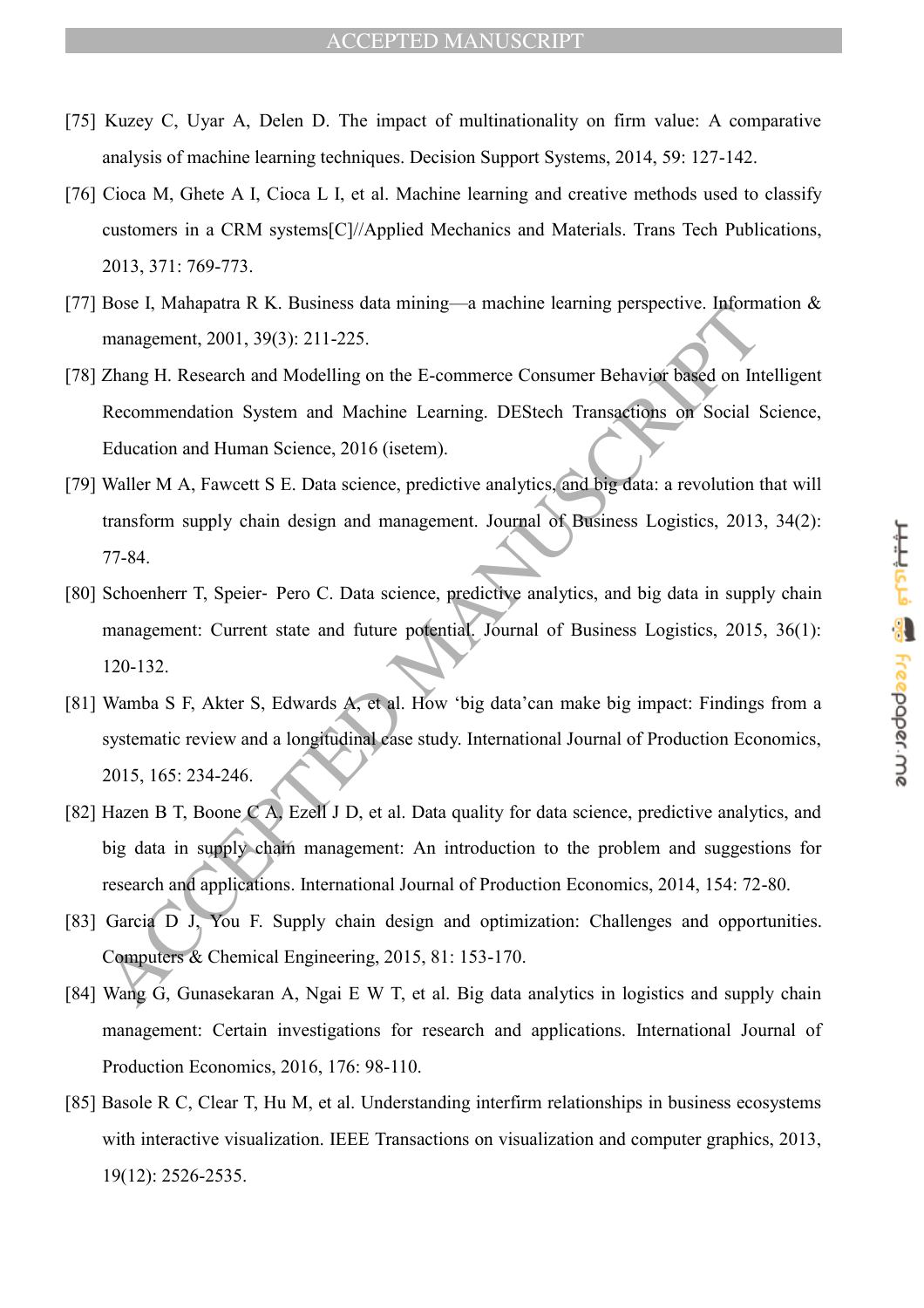- [86] Chowdhury M M H, Quaddus M A. A multiple objective optimization based QFD approach for efficient resilient strategies to mitigate supply chain vulnerabilities: The case of garment industry of Bangladesh. Omega, 2015, 57: 5-21.
- [87] Kara M E, Fırat S Ü O. Sustainability, risk, and business intelligence in supply chains[M]//Handbook of research on green economic development initiatives and strategies. IGI Global, 2016: 501-538.
- [88] Sahay B S, Ranjan J. Real time business intelligence in supply chain analytics. Information Management & Computer Security, 2008, 16(1): 28-48.
- [89] Sharma R, Mithas S, Kankanhalli A. Transforming decision-making processes: a research agenda for understanding the impact of business analytics on organisations. European Journal of Information Systems, 2014, 23(4): 433-441.
- CHOUSE, 2010, 301-336.<br>
Sahay B S, Ranjan J. Real time business intelligence in supply chain analytics. Info<br>
Management & Computer Sceurity, 2008, 16(1): 28-48.<br>
Sharma R, Mithas S, Kankanhalli A. Transforming decision-m [90] Dubey R, Gunasekaran A, Childe S J, et al. The impact of big data on world-class sustainable manufacturing. The International Journal of Advanced Manufacturing Technology, 2016, 84(1-4): 631-645.
- [91] Christopher M, Ryals L J. The supply chain becomes the demand chain. Journal of Business Logistics, 2014, 35(1): 29-35.
- [92] Wu D D, Chen S H, Olson D L. Business intelligence in risk management: Some recent progresses. Information Sciences, 2014, 256: 1-7.
- [93] Choi Y, Ye X, Zhao L, et al. Optimizing enterprise risk management: a literature review and critical analysis of the work of Wu and Olson. Annals of Operations Research, 2016, 237(1-2): 281-300.
- [94] Azvine B, Cui Z, Majeed B, et al. Operational risk management with real-time business intelligence. BT technology Journal, 2007, 25(1): 154-167.
- [95] Choi T M, Chan H K, Yue X. Recent development in big data analytics for business operations and risk management. IEEE transactions on cybernetics, 2017, 47(1): 81-92.
- [96] Govindan K, Jafarian A, Azbari M E, et al. Optimal bi-objective redundancy allocation for systems reliability and risk management. IEEE transactions on cybernetics, 2016, 46(8): 1735-1748.
- [97] Bogdana P I, Felicia A, Delia B. The role of business intelligence in business performance management. Annals of Faculty of Economics, 2009, 4(1): 1025-1029.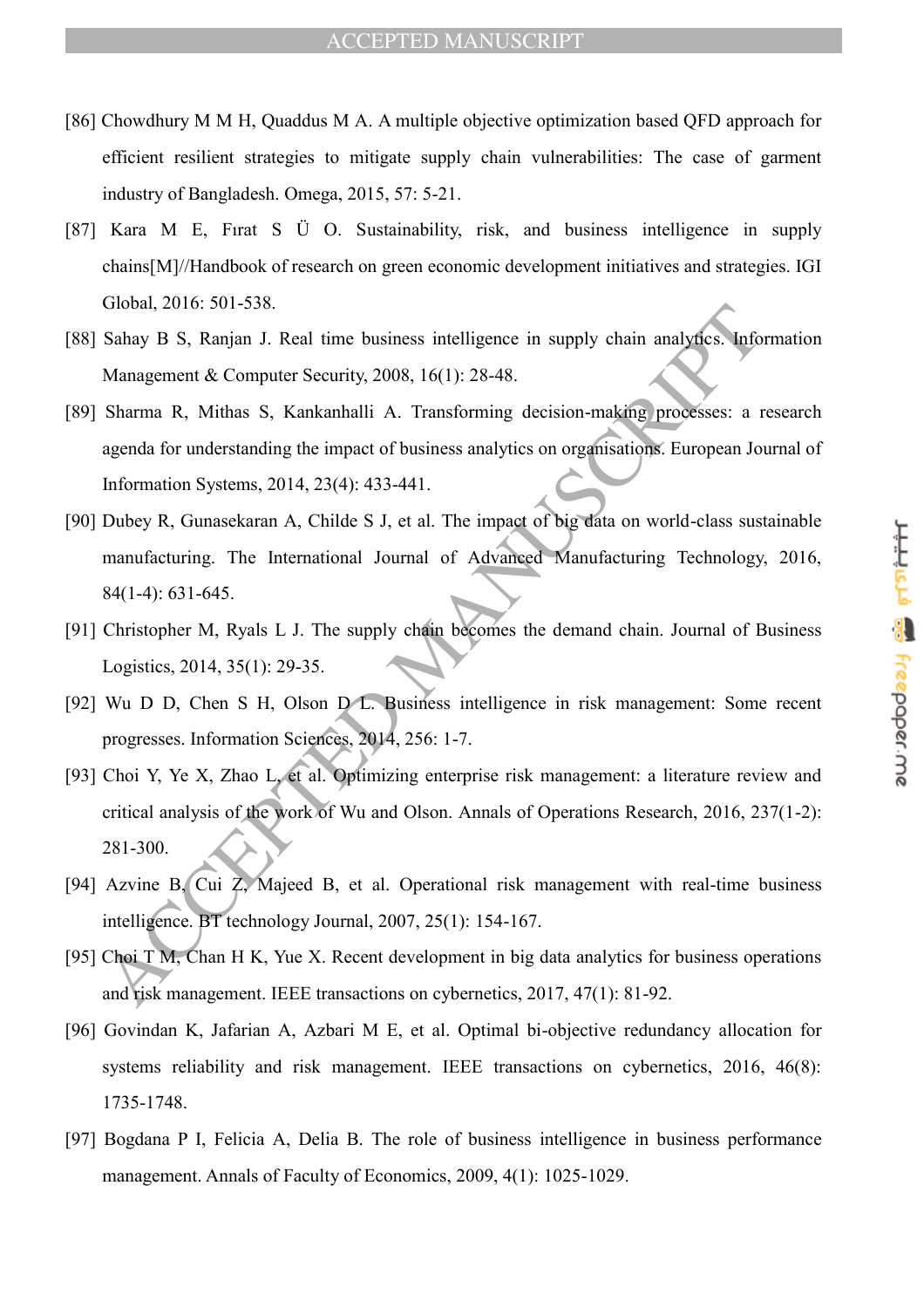- [98] Melchert F, Winter R, Klesse M. Aligning process automation and business intelligence to support corporate performance management[C]. Association for Information Systems, 2004.
- [99] Matsuno K, Mentzer J T, Özsomer A. The effects of entrepreneurial proclivity and market orientation on business performance. Journal of marketing, 2002, 66(3): 18-32.
- [100] Vukšić V B, Bach M P, Popovič A. Supporting performance management with business process management and business intelligence: A case analysis of integration and orchestration. International journal of information management, 2013, 33(4): 613-619.
- [101] Deng S, Huang L, Li Y, et al. Toward risk reduction for mobile service composition. IEEE transactions on cybernetics, 2016, 46(8): 1807-1816.
- process management and business intemperate. *N* case analysis of integration and preferentional journal of information management, 2013, 33(4): 613-619.<br>
I Deng S, Huang I., Li Y, et al. Toward risk reduction for mobile s [102] Rajnoha R, Stefko R, Merková M, et al. Business intelligence as a key information and knowledge tool for strategic business performance management. E+ M Ekonomie a Management, 2016 (1): 183.
- [103] Cody W F, Kreulen J T, Krishna V, et al. The integration of business intelligence and knowledge management. IBM systems journal, 2002, 41(4): 697-713.
- [104] Yin P Y, Wu T H, Hsu P Y. Risk management of wind farm micro-siting using an enhanced genetic algorithm with simulation optimization. Renewable Energy, 2017, 107: 508-521.
- [105] Chou Y C, Yen H Y, Yu S J. Developing a temporary workforce transaction mechanism from risk sharing perspectives. International Journal of Production Research, 2016: 1-17.
- [106] Aloini D, Dulmin R, Mininno V. Risk management in ERP project introduction: Review of the literature. Information & Management, 2007, 44(6): 547-567.
- [107] Valverde R. A Business Intelligence System for Risk Management in the Real Estate Industry. International Journal of Computer Applications, 2011, 27(2): 14-22.
- [108] Lin H, Zhu H, Zuo Y, et al. Collaborative Company Profiling: Insights from an Employee's Perspective//AAAI. 2017: 1417-1423.
- [109] Zervas G et al., School of Management Research Paper No. 2013-16. Available at SSRN: http://ssrn.com/abstract=2366898 or http://dx.doi.org/10.2139/ssrn.2366898.
- [110] F. Creutzig, P. Jochem, O. Y. Edelenbosch, L. Mattauch, D. P. van Vuuren, D. McCollum, J. Minx, Energy and environment. Transport: A roadblock to climate change mitigation. Science 350 (6263), 911-912 (2015).
- [111] F. J. Kelly, T. Zhu, Transport solutions for cleaner air. Science 352 (6288), 934-936 (2016).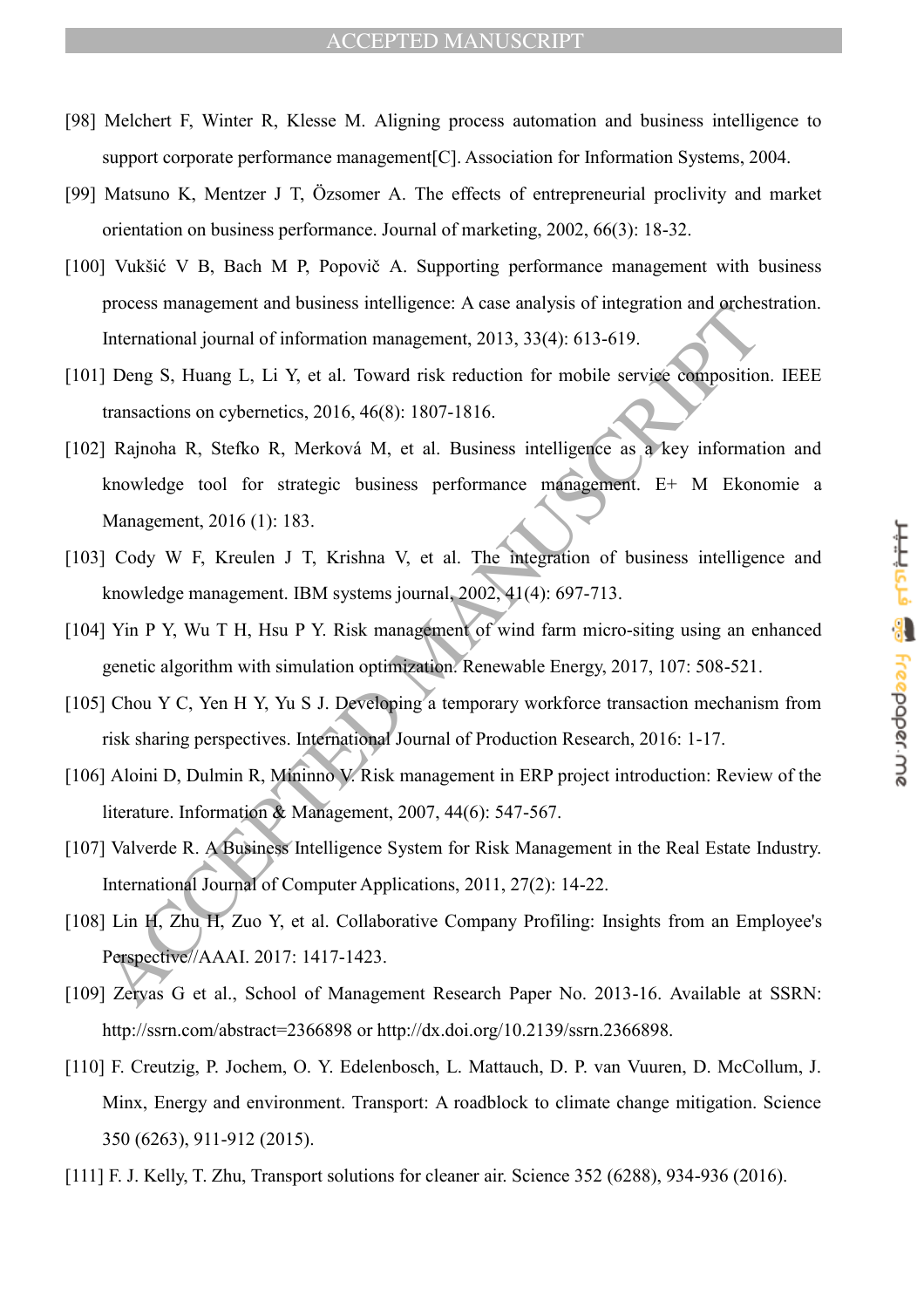- [112] Zhou G, Ou X, Zhang X. Development of electric vehicles use in China: A study from the perspective of life-cycle energy consumption and greenhouse gas emissions. Energy Policy 2013; 59 (875): 875-84.
- [113] Geng Y, Ma Z, Xue B, et al. Co-benefit evaluation for urban public transportation sector–a case of Shenyang, China. J. Clean. Prod. 2013; 58 (82): 82–91
- [114] D. Michie. Machine Learning in the Next Five Years. Proc. Third European Working Session on Learning, Pitman, London, 1988, pp. 107–122.
- [115] Jaffe A B. Real effects of academic research. The American economic review, 1989: 957-970.
- [116] Chen J, Chen Y, Du X, et al. Big data challenge: a data management perspective. Frontiers of Computer Science, 2013, 7(2): 157-164.
- 10. whenc. Watchme Teatring in the Next Five Teats, Froc. Thin Fulopean Working<br>on Learning, Pitman, London, 1988, pp. 107–122.<br>J Jaffe A B. Real effects of academic research. The American economic reviews (989: 95°;<br>Compu [117] Zhang S, Zhang C, Yang Q. Data preparation for data mining. Applied Artificial Intelligence, 2003, 17(5-6): 375-381.
- [118] Yu H, Ni J, Zhao J. ACOSampling: An ant colony optimization-based undersampling method for classifying imbalanced DNA microarray data. Neurocomputing, 2013, 101(2): 309-318.
- [119] He H, Garcia E A. Learning from imbalanced data. IEEE Transactions on knowledge and data engineering, 2009, 21(9): 1263-1284.
- [120] Lauer F, Bloch G. Incorporating Prior Knowledge in Support Vector Machines for Classification: a Review. Neurocomputing, 2008, 71(7): 1578-1594.
- [121] Arner D W, Barberis J, Buckley R P. The evolution of Fintech: A new post-crisis paradigm. Geo. J. Int'l L., 2015, 47: 1271.
- [122] Chater N, Oaksford M. Ten years of the rational analysis of cognition. Trends in cognitive sciences, 1999, 3(2): 57-65.
- [123] Li D, Du Y. Artificial intelligence with uncertainty. CRC press, 2007.
- [124] Pan S J, Yang Q. A survey on transfer learning. IEEE Transactions on knowledge and data engineering, 2010, 22(10): 1345-1359.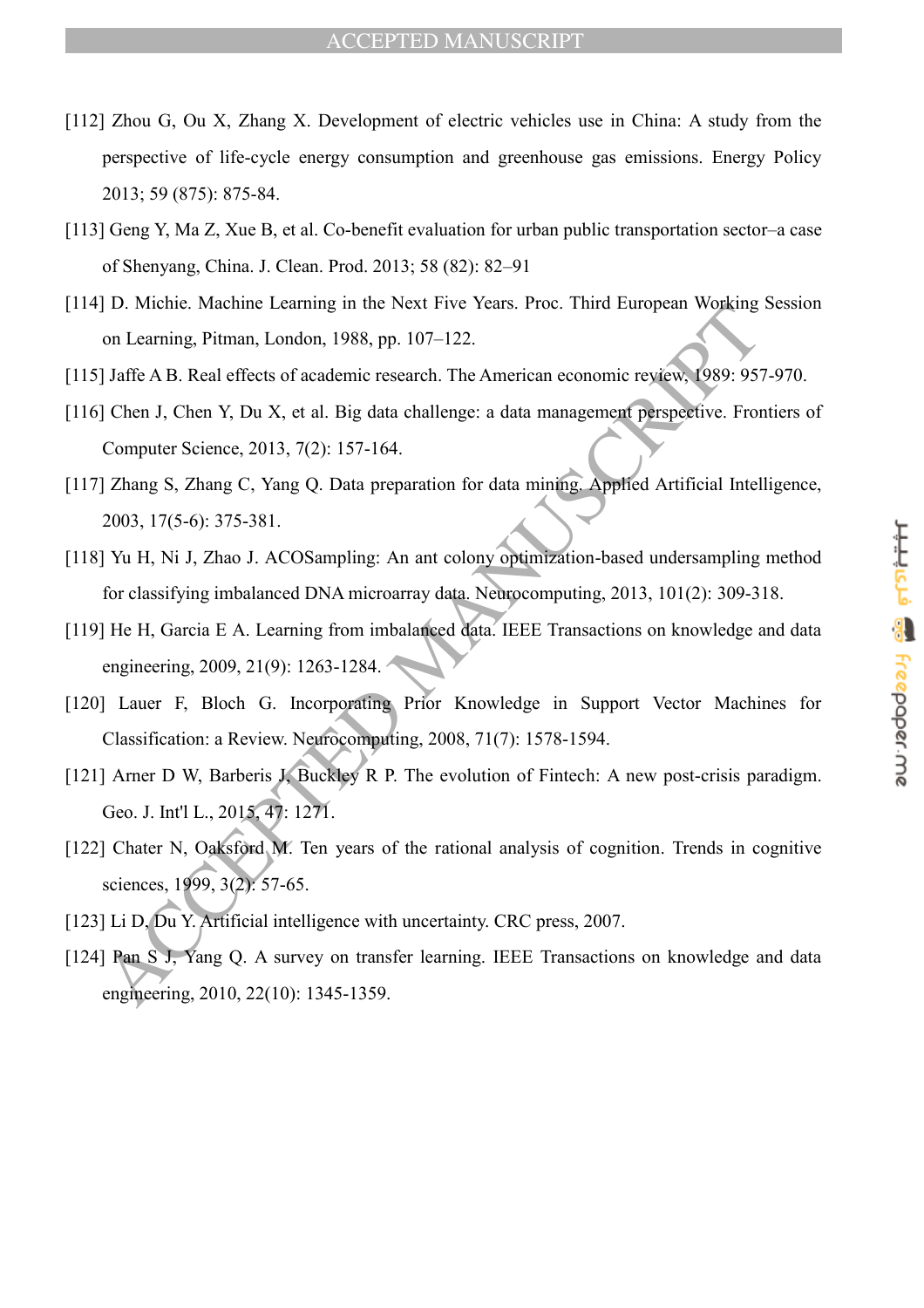

Nu is an assistant professor of Academy of Mathematics and Systems Sc<br>nese Academy of Sciences. He received his Ph.D. in Finance from Ts<br>versity in 2016. His research interests include microeconomics, energy eco<br>business a Tian Wu is an assistant professor of Academy of Mathematics and Systems Sciences, Chinese Academy of Sciences. He received his Ph.D. in Finance from Tsinghua University in 2016. His research interests include microeconomics, energy economics and business activities. His publications include Journal Articles "Life-cycle private costs of hybrid electric vehicles in the current Chinese market"、"Vehicle ownership analysis based on GDP per capita in China: 1963–2050"、"Analysis of future vehicle energy demand in China based on a gompertz function method and computable general equilibrium model"、"Setting up charging electric stations within residential communities in current China: Gaming of government agencies and property management companies"、"Optimal policy design for photovoltaic power industry with positive externality in China", "How hyperbolic discounting preference affects Chinese consumers' consumption choice between conventional and electric vehicles".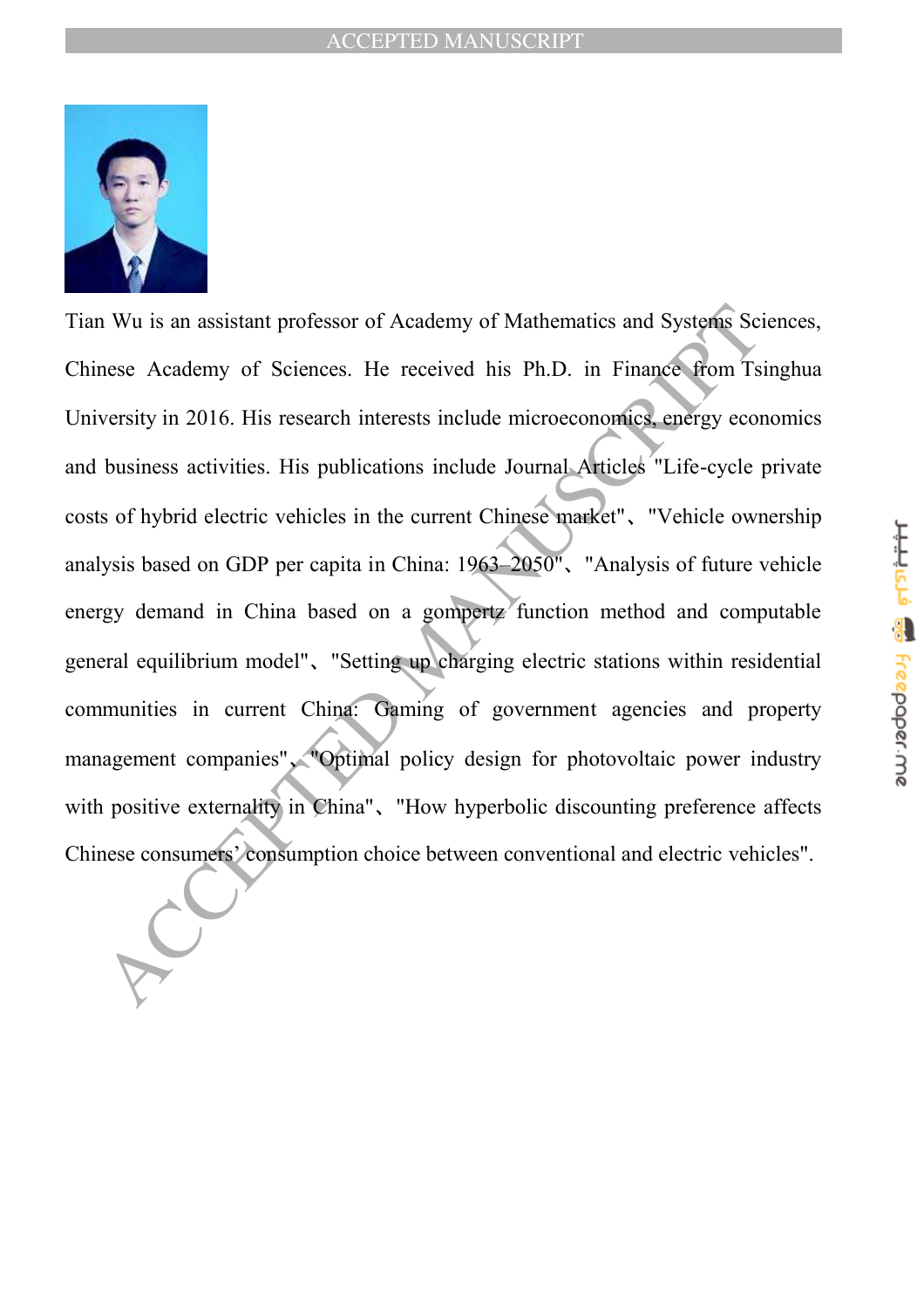

Yawen Li is a Ph.D student in School of Economics and Management, Tsinghua University, Beijing, China. Her research interest focuses on the collaborative innovation, the development of science parks, and scientific productivity of firms.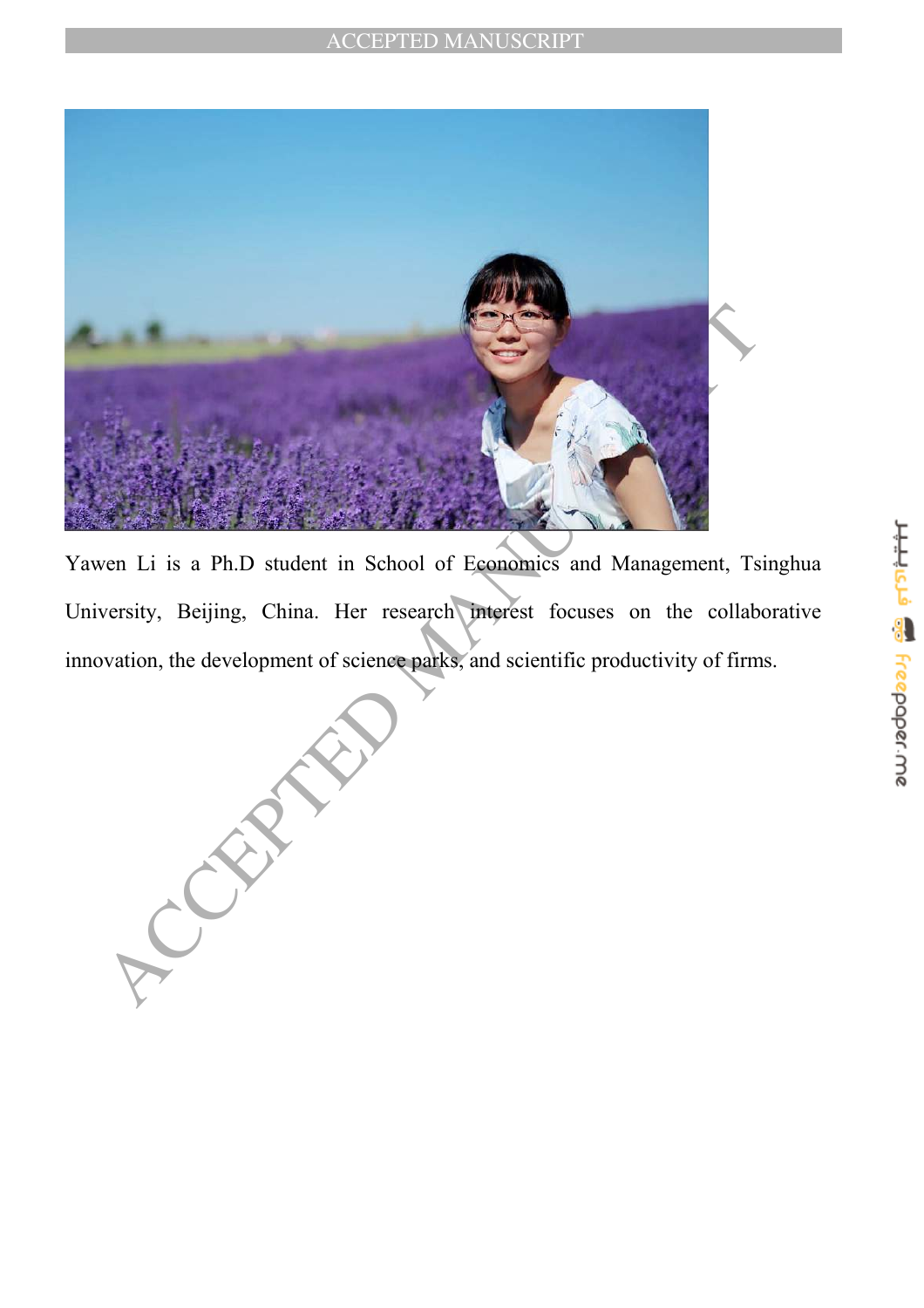

technology in Tsinghua University and will graduate in 2018.